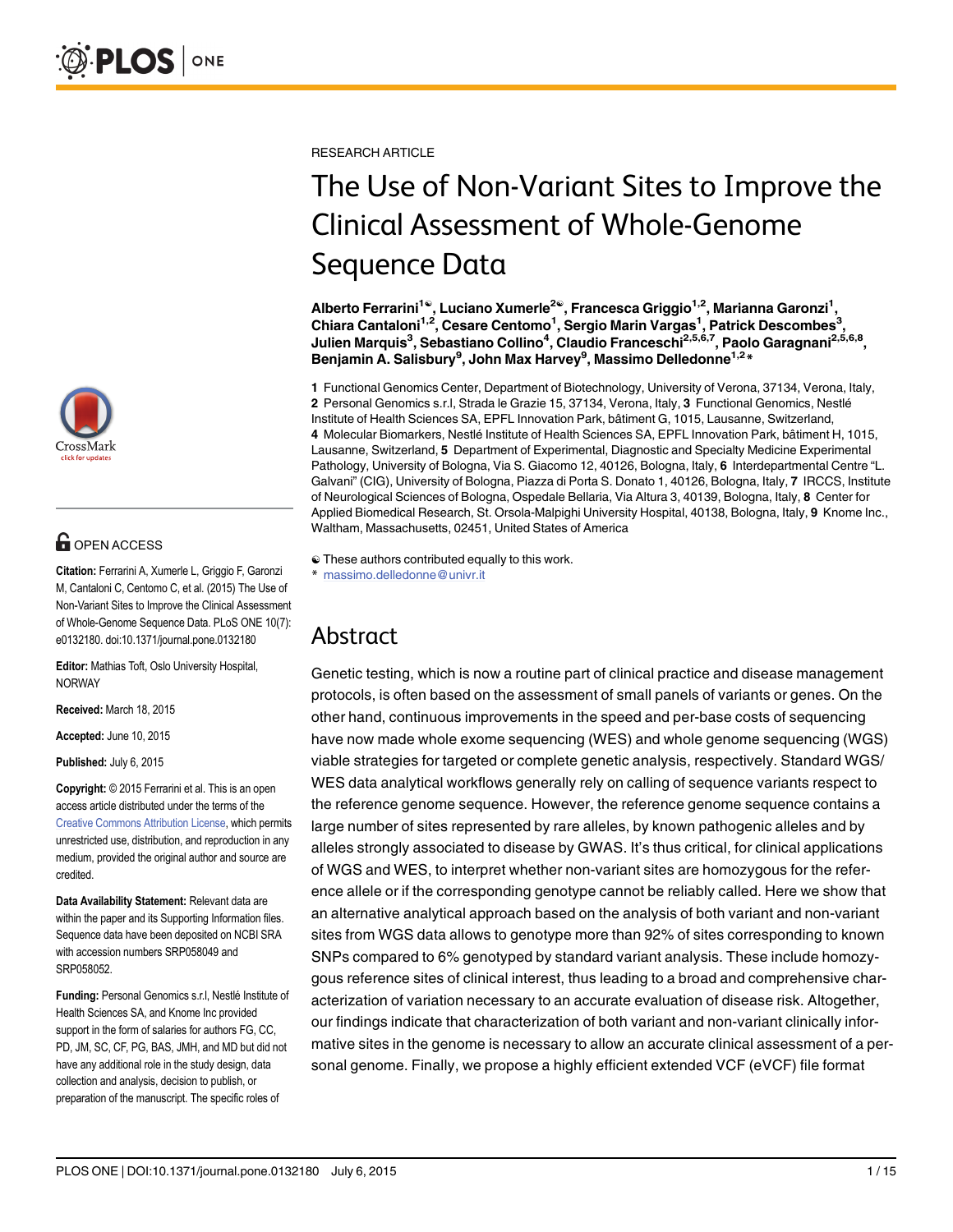<span id="page-1-0"></span>

these authors are articulated in the "author contributions" section.

Competing Interests: CF, PG, and MD are shareholders of Personal Genomics s.r.l.; LX, FG, and CC are employees of Personal Genomics s.r.l.; PD, JM, and SC are employees of Nestlé Institute of Health Sciences SA; BAS and JMH have been employees of Knome Inc. This does not alter the authors' adherence to PLOS ONE policies on sharing data and materials.

which allows to store genotype calls for sites of clinical interest while remaining compatible with current variant interpretation software.

#### Introduction

More than 24,000 tests for 5000 conditions are currently available on the NCBI Genetic Testing Registry (GTR) [<http://www.ncbi.nlm.nih.gov/gtr/>] and genetic testing has grown from a niche specialty for rare disorders to routine clinical practice  $[1,2]$  $[1,2]$ . These include groundbreaking examples of newborn screening tests for highly-penetrant disorders, diagnostic and carrier testing for inherited disorders, risk stratification/screening, and pharmacogenetic testing to guide individual drug selection and dosage regimens. For some diseases, genetic tests have been woven into clinical practice and disease management. For example, germline BRCA1/BRCA2 genotyping is used to determine susceptibility to breast and ovarian cancer, and human leukocyte antigen (HLA) genotyping is used to determine susceptibility to celiac disease. Genetic tests are also used for therapeutic management, e.g. mutation testing in the epidermal growth factor receptor gene (EGFR) is used to predict the efficacy of the EGFR-targeting antibodies gefitinib and erlotinib, which are indicated for non-small cell lung cancer [\[3,4\]](#page-11-0).

Genetic tests are generally based on the analysis of individual or small panels of variants and are carried out using classical techniques such as allele-specific PCR or ligation-based SNP genotyping assays as implemented, for example, in the Illumina VeraCode platform, Luminex, Sequenom and TaqMan assays. However, these tests are limited to well-characterized mutations and are often followed by sequencing of the complete gene(s). For example, approximately 1500 different mutations have been identified in the cystic fibrosis transmembrane conductance regulator gene (CFTR). Potential cystic fibrosis patients are initially screened using a standard genetic test based on a panel of the 23 most common mutations  $[5,6]$  $[5,6]$  $[5,6]$  and if these tests are negative then the complete CFTR gene is sequenced to identify rare or uncharacterized causal mutations. Bidirectional Sanger sequencing is still considered the 'gold standard' in clinical genetic testing  $[7,8]$  $[7,8]$  but several amplicons must be sequenced in order to cover the target region, and this approach has a low sensitivity which becomes limiting when the sample tissue is scarce, e.g. in the analysis of tumors where the percentage of cells carrying the causal mutation must be at least 15–20% for efficient detection.

With the introduction of next-generation sequencing (NGS) technologies, the length of DNA to be sequenced is no longer a limit, and human genome diagnostics now embraces the targeted sequencing of individual genes and multigene panels [\[9](#page-12-0)]. This has given geneticists the ability to increase the clinical sensitivity for many tests and to investigate the substantial contribution of unique and rare variants to disease. A number of NGS-based panels for clinical cancer genomic profiling have been developed  $[10]$  $[10]$  $[10]$  and commercial kits are currently used in clinical practice and as clinical trial assays (CTAs) to guide patients towards the most appropriate treatment [\[11](#page-12-0)–[13\]](#page-12-0). Clinical multigene NGS panels comprising from approximately 10 up to several hundred genes are also available for immunological, neurological, sensory, cardiac, neuromuscular and metabolic disorders.

The declining cost and improving coverage of whole exome sequencing (WES) and whole genome sequencing (WGS) means that these techniques are now useful alternatives to gene panels, and are becoming increasingly prevalent in the clinic. Panels of molecular assays can be replaced with "virtual panels" of genes or variants that are used to query the WES/WGS data. A clear advantage of the WES/WGS approach is that it can be used to test as many virtual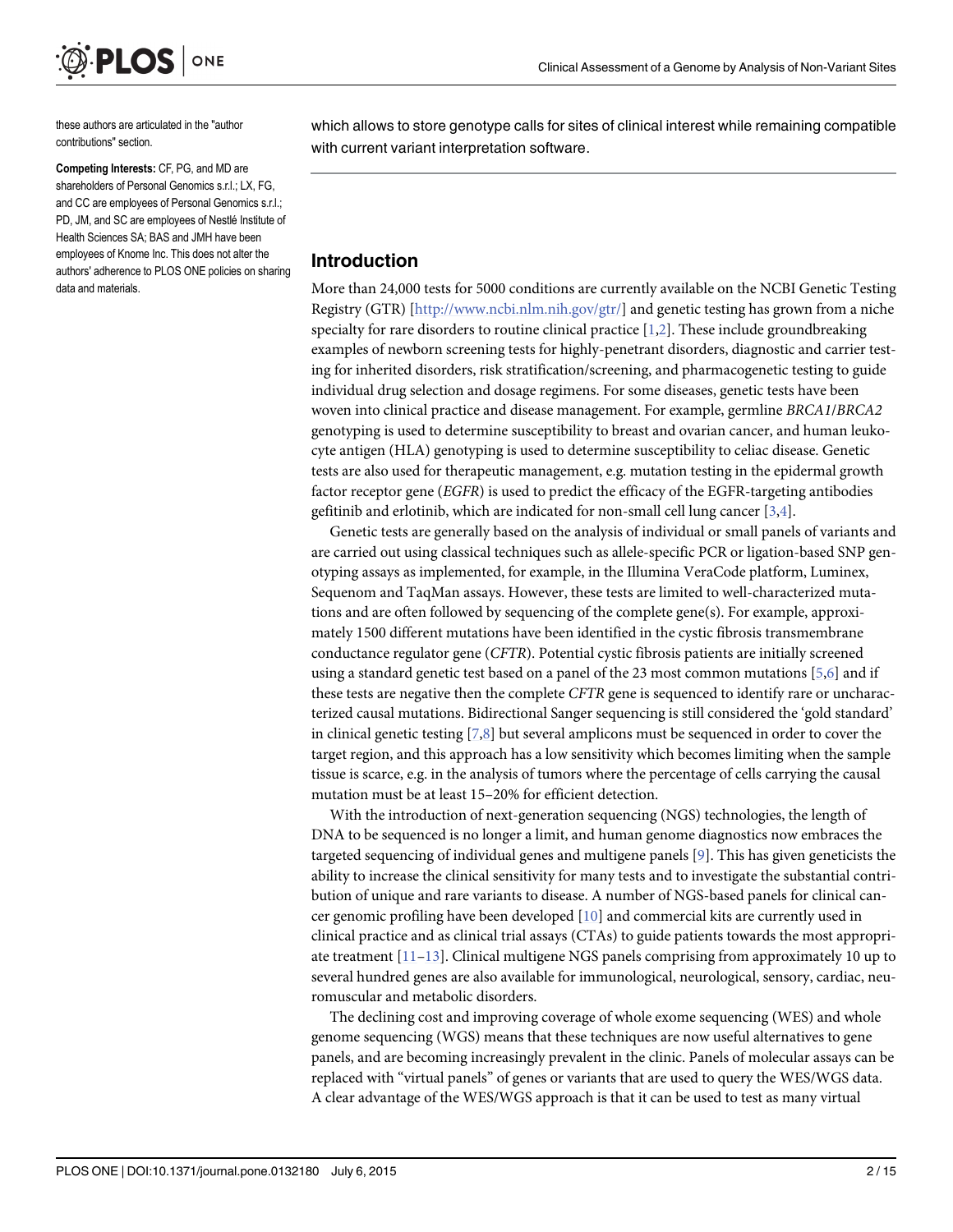<span id="page-2-0"></span>panels for different diseases and responses as necessary without the need to conduct independent assays for each genetic test. Furthermore, as well as identifying the variants underlying the target disease, WES/WGS can also identify secondary or incidental variants that may be clinically or personally relevant  $[14]$ . Finally, WES/WGS is future-oriented because as soon as new disease markers are identified these can be added to the "virtual panel" and extant sequence data can be reanalyzed accordingly.

WES requires highly-redundant coverage because its uniformity is affected by GC content, due to the impact of this property on the efficiency of both amplification and oligonucleotide hybridization [\[15\]](#page-12-0). In contrast, WGS achieves more uniform and comprehensive coverage even at a read depth of only 30x, including regions generally missed by targeted sequencing [\[16](#page-12-0)], based on the increasing efficiency of PCR-free library preparation methods [\[17](#page-12-0)]. WES and WGS data are typically stored as variant call format (VCF) files, which have been widely adopted by the community [[18](#page-12-0)]. VCF was developed to support large-scale genotyping and DNA sequencing projects, specifically the 1000 Genomes Project, because other genetic data storage formats such as general feature format (GFF) contain complete genetic data, much of which is redundant because it is shared across genomes, whereas VCF stores only the variants relative to a reference genome sequence. However, this format was developed primarily to represent human genetic variation and not to make causal links between variants and human disease.

We evaluated the genetic predisposition to heart disease in a patient with abnormal cardiac electric activity, by comparing base calling from WGS data with the results obtained from a commercial genetic testing kit (MI Risk plus) based on Illumina VeraCode technology. This assessment confirmed the power of WGS analysis but revealed that standard variant calling pipelines based on VCF are limited in their ability to call the patient genotype because they cannot call the genotype in loci homozygous or hemizygous for the reference allele. We addressed these limitations by applying an alternative approach based on the use of the genome VCF (gVCF) file and showed that it allows a much broader characterization of known variants for individuals undergoing clinical care.

# Materials and Methods

#### Ethics statement

The study has been approved by the "Comitato Etico per la Sperimentazione Clinica (CESC) delle province di Verona e Rovigo" ethic board and all clinical investigation have been conducted according to the principles expressed in the Declaration of Helsinki. Following a detailed explanation of the study, written informed consent was obtained from a patient with a cardiac QT interval (QTc) of 504 ms.

# Genotyping using the MI Risk Plus kit and SNP microarray

Genomic DNA was isolated from buccal swabs using the QIAamp DNA mini kit (Qiagen) according to the manufacturer's instructions and was quantified using a Qubit fluorimetric assay (Invitrogen). The sample was processed using the MI Risk Plus kit (Personal Genomics S. r.l.) based on the VeraCode GoldenGate Genotyping Assay kit (Illumina Inc.) and a custom Oligo Assay Pool (Illumina Inc.) based on 96 SNPs related to coronary artery disease, according to the manufacturer's instructions. Genomic DNA (2.5 μg) was sent to HelmholtzZentrum München for genotyping using an Illumina Omni 2.5 microarray followed by analysis with GenomeStudio (Illumina Inc.) using the original Illumina cluster and manifest files (HumanOmni2.5-4v1\_H.egt and HumanOmni2.5-4v1\_H.bpm). Genotypes were exported using the Report Wizard in GenomeStudio Standard format. The output was then converted to VCF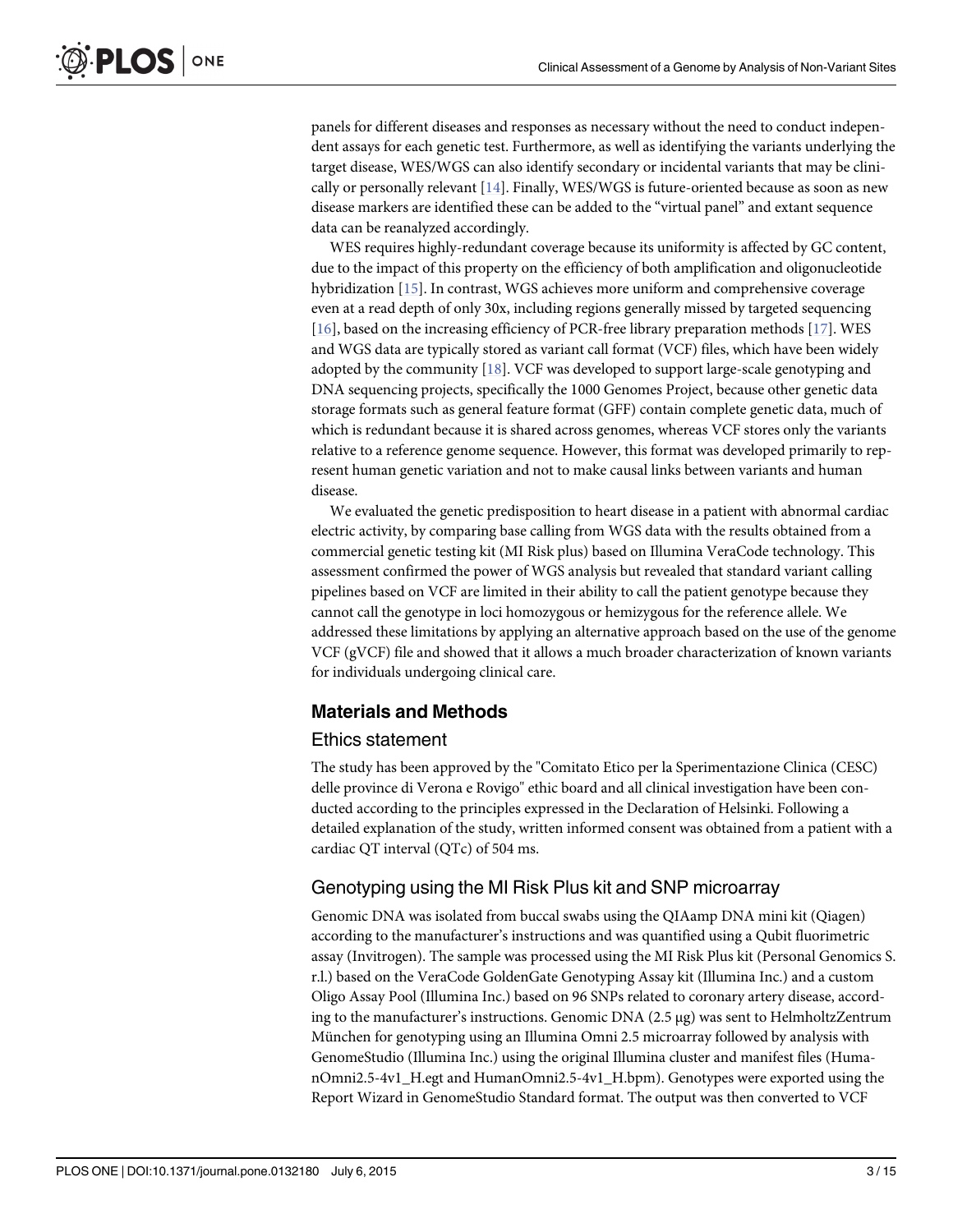<span id="page-3-0"></span>format and inconsistencies between the expected alleles based on dbSNP (build 141) and alleles declared in the Illumina manifest files were corrected using an in-house script.

#### Library preparation and whole-genome sequencing

Control sample NA12892 was obtained from the NIGMS Human Genetic Cell Repository at the Coriell Institute for Medical Research. Patient genomic DNA was isolated from 10 ml of whole blood using standard salting-out method. Genomic DNA libraries were prepared using the TruSeq DNA Sample Preparation Kit (Illumina) and TruSeq DNA PCR-Free Sample Preparation Kit (Illumina) according to the manufacturer's instructions. The libraries were sequenced on a HiSeq sequencing system (Illumina) generating 100 bp paired-end reads.

# Reads alignment and variant calling

FASTQ files obtained from the sequencing of NA12892 libraries obtained with the standard library preparation protocol were downloaded from the 1,000 Genomes Project ftp repository at EBI (ftp://ftp.1000genomes.ebi.ac.uk). Reads generated by genome sequencing or downloaded from 1000 Genomes Project repository were aligned to the human hg19 reference genome sequence using Isaac Genome Alignment Software, and variant calling was performed using Isaac Variant Caller with default parameters [\[19\]](#page-12-0).

# Variants annotation and data integration

The GWAScat database of snp-trait associations was downloaded (2014-08-19) from the National Human Genome Research Institute (NHGRI) website [\(http://www.genome.gov/](http://www.genome.gov/gwastudies/) [gwastudies/\)](http://www.genome.gov/gwastudies/) and coordinates were mapped from hg38 to hg19 using dbSNP rs code IDs. Genotyping data from MI Risk plus, the Human Omni 2.5 microarray and genome sequencing together with dbSNP (build 141), ClinVar (version 4.9.2014) and GWAScat (2014-08-19) were imported into a relational database (PostgreSQL) for fast data querying and retrieval.

# Format conversion

The gVCF format was converted to eVCF by taking vcf files representing known variant sites from dbSNP (build 141) and converting them with the in-house script gvcf2evcf [\(http://ddlab.](http://ddlab.sci.univr.it/files/gvcf2evcf) [sci.univr.it/files/gvcf2evcf](http://ddlab.sci.univr.it/files/gvcf2evcf)). Each eVCF was imported without modification into the knoSys 3.1 software-hardware analysis platform (Knome Inc.), into SNP & Variation Suite (SVS) 8.2.1 (Golden Helix Inc.) and into Variant Effect Predictor (VEP release 77). Each eVCF file was converted to ANNOVAR standard input format with an in-house script [\(http://ddlab.sci.](http://ddlab.sci.univr.it/files/evcf2annovar) [univr.it/files/evcf2annovar](http://ddlab.sci.univr.it/files/evcf2annovar)).

# Results

#### Comparison of standard and PCR-free library preparation protocols for WGS

We compared WGS sequence data from the NA12892 CEU individual of European ancestry produced using a standard library preparation protocol (STD) and the PCR-free library preparation protocol (PCRFree). The two filtered datasets were normalized to 106 estimated X-fold coverage to allow unbiased comparison. In both cases, more than 90% of the reads were mapped to the hg19 reference sequence (STD 93.0%, PCRFree 98.5%) and the two datasets showed overall good uniformity of coverage  $(S1$  Fig). The PCRFree protocol achieved a reduction of the number of gaps from 134,001 to 78,898, defined as regions longer than 10 bp with a low read depth ( $\lt$  5), low alignment score (Q score  $\lt$  10) and low basecall quality (Q  $\lt$  10).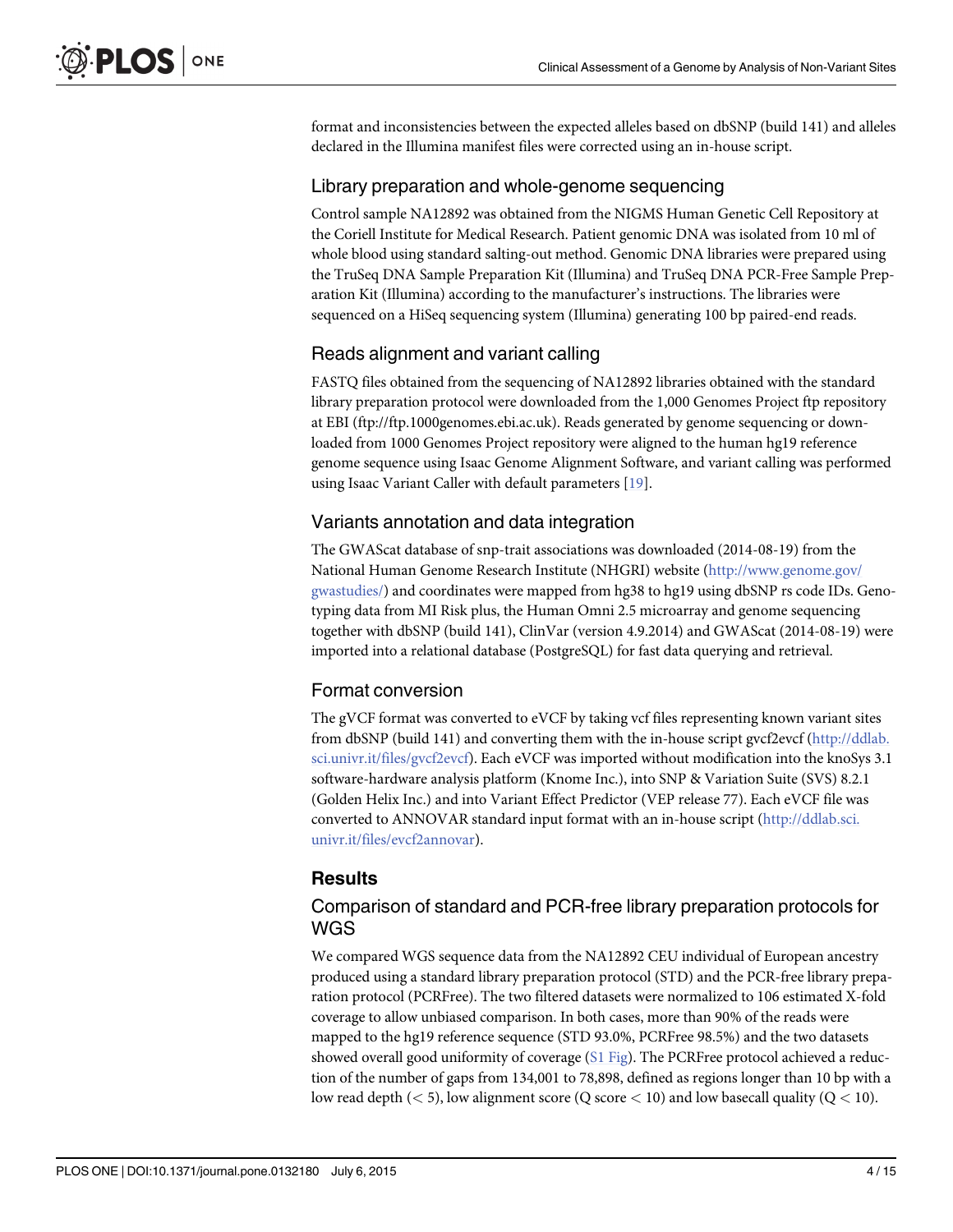<span id="page-4-0"></span>



doi:10.1371/journal.pone.0132180.g001

This accounted for a reduction in the number of bases included in gaps from 102.7 Mbp to 54.7 Mbp. The PCRFree dataset also achieved a significant increase in the average read depth and coverage uniformity in regions with high ( $\geq$ 75%) and extreme ( $\geq$ 85%) GC content, and in the presence of repeated AT dinucleotides, ranging from 151% to 664 ([S2](#page-10-0) and [S3](#page-10-0) Figs). The typical WGS coverage generated by the Illumina HiSeq X-Ten run is 30–40 X-fold, so we evaluated the percentage of exonic regions covered (read depth > 5, mapping score > 10 and basecall quality score  $> 10$ ) by datasets with different average coverage values ranging from 20 to 100 X-fold generated by sub-sampling the full available dataset. A previous study, based on sequencing of illumina standard libraries, reported that an average mapped depth of 50 X-fold is required to produce confident genotype calls for >80% of the exome and showed that a 40– 45 X-fold coverage to detect most of SNPs [[20](#page-12-0)]. We found that the 40 X-fold PCRFree dataset covered more than 96.7% of the exonic regions with the given thresholds and that increasing the average genome coverage up to 100 X-fold only increased the percentage of exonic regions covered by 0.81% (Fig 1). Based on these results, we decided to use the PCRFree protocol for library preparation and perform WGS at a target mean coverage of 35–40 X-fold. It is worth noting that an higher mean X-fold coverage might be required to genotype INDELs reliably. Indeed, a recent work by Fang et al. showed that 60 X-fold mean coverage is needed to recover 95% of INDELs [[21](#page-12-0)].

#### Concordance of WGS with MI Risk plus

A patient showing a disturbance in cardiac electrical homeostasis associated with an increased risk of sudden cardiac death (QTc = 504) was genotyped with MI Risk plus, an Illumina Vera-Code-based assay of 96 SNPs associated with cardiac diseases. The MI Risk plus kit successfully genotyped 95 SNPs using material from the patient ([S1 Table\)](#page-11-0). PCRFree WGS was then used to call variants in the patient's VCF file generated from 37X WGS (557,165,871 fragments, 100 bp x 2) and the two datasets were compared. Only 54 of the 96 SNPs were represented in the VCF file, two of which were genotyped as homozygous references by the kit but were called as heterozygous variants in the VCF file [\(Table 1](#page-5-0) and [S1 Table\)](#page-11-0). Sanger sequencing confirmed as correct the two genotypes detected by WGS.

The 41 SNPs that were not present in the VCF file were detected as homozygous reference genotypes by the MI Risk plus kit. Sites that are not detected by variant analysis are generally inferred as homozygous reference sites, but in clinical diagnostics it is mandatory to distinguish clear homozygous reference sites from those not called as variant because the quality of the call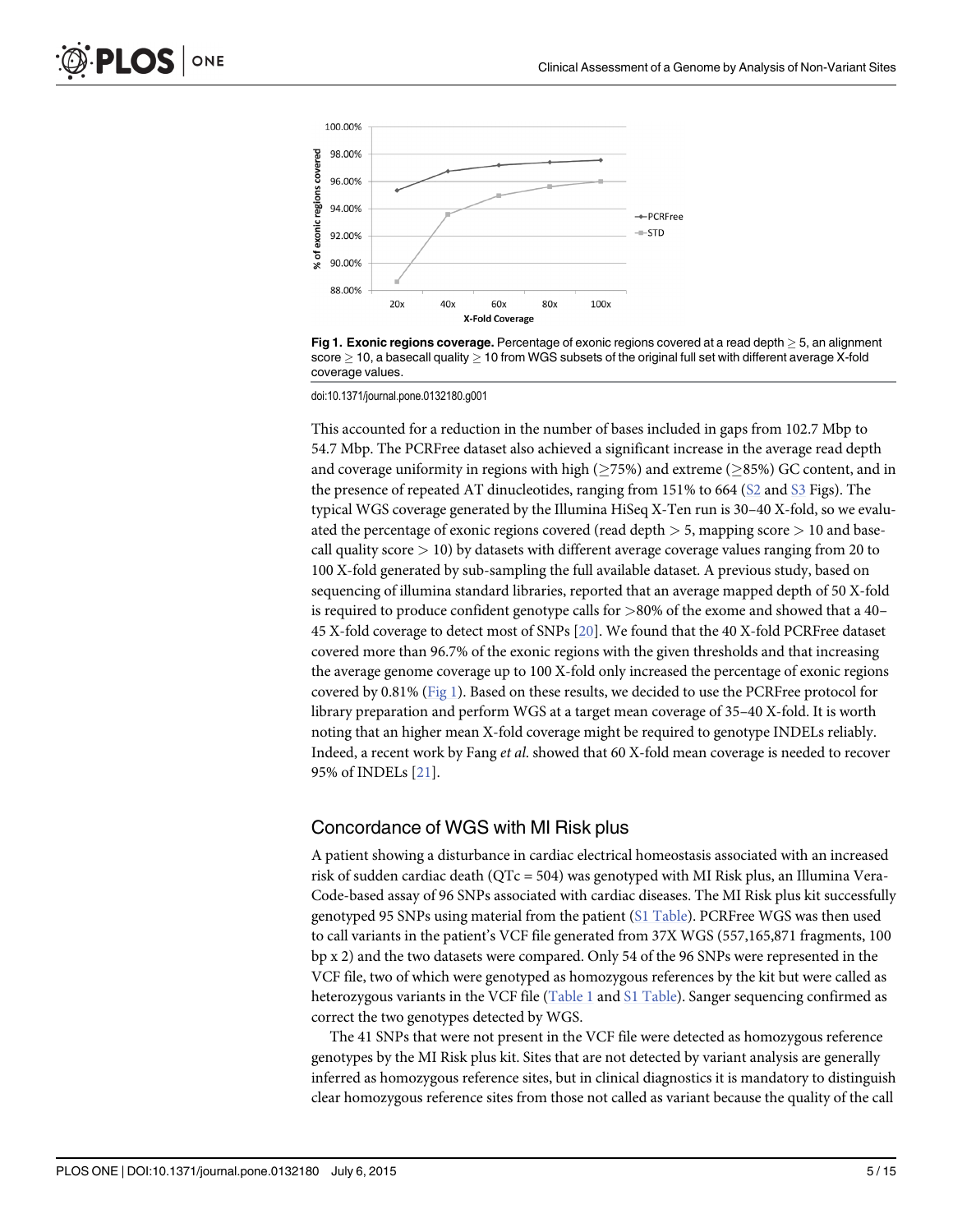|                                         | <b>VCF</b> | aVCF |
|-----------------------------------------|------------|------|
| <b>SNPs genotyped</b>                   | 55         | 96   |
| <b>Concordant with MI RISK Plus</b>     | 52         | 92   |
| <b>Non-concordant with MI RISK Plus</b> | כי         |      |
| <b>Not called by MI RISK Plus</b>       |            |      |

<span id="page-5-0"></span>[Table 1.](#page-4-0) Concordance of genotypes represented in VCF and gVCF files with those detected by the MI RISK Plus kit.

doi:10.1371/journal.pone.0132180.t001

is below the filter threshold. We therefore generated a gVCF file from the sequence alignments representing all the sites on the genome with associated calling confidence score metrics [\(https://sites.google.com/site/gvcftools/\)](https://sites.google.com/site/gvcftools/). Each of the 41 SNPs that were not represented in the VCF file were found in the high-confidence invariant block records of the gVCF file, representing homozygous reference regions (Table 1).

#### Concordance with SNP genotyping arrays and GWAS data

Many of the disease-relevant variants identified during the last 10 years have been found by SNP genotyping in genome-wide association (GWAS) experiments [[22](#page-12-0),[23](#page-12-0)]. We therefore compared the patient genotype data obtained by WGS analysis with that obtained by screening the Illumina HumanOmni2.5 microarray. Microarray analysis revealed genotypes for 2,356,959 SNPs among 2,366,934 targets whereas only 671,861 (28.6%) positions were called in the VCF file, 3279 of which were not genotyped by the microarray  $(S4 \text{ Fig})$ . Analysis of high-confidence invariant block records in the gVCF file allowed us to assign a homozygous reference genotype to an additional 1,641,412 SNPs targeted by the microarray, thus increasing the total number of targeted SNPs detected by WGS to 2,313,273, among which 9332 were not genotyped by the array. Thus, gVCF-based genotype calling from the 37X WGS achieved high sensitivity (97.81%) and high specificity (99.96%) compared with the microarray, and the concordance of genotypes was 99.3%. We identified 14,948 variants on the microarray that were called as invariant sites from WGS data, and 538 variants based on WGS data that were invariant on the microarray. After removing microarray data from 84,774 probes with INDELs or SNPs 1–10 bp away from the targeted SNPs  $(S5 Fig)$  $(S5 Fig)$  $(S5 Fig)$ , the number of variant sites on the microarray that were called as invariant from WGS data was reduced to 2602 and the sensitivity increased to 99.6%.

Many common variants have been assessed in GWAS for their association with human traits such as increased risk of either protection from disease or response to drugs [[23](#page-12-0),[24](#page-12-0)]. The NHGRI GWAS Catalog (downloaded on 2014-08-19) contains 13,562 associations between variants and human traits, including 2070 protective alleles and 1142 risk alleles that are potentially clinically relevant and present in the hg19 reference genome (Table 2) and therefore are not reported in a VCF file. Indeed, analysis of our patient's VCF file genotyped only 6700 sites (Table 2), whereas the gVCF file successfully genotyped 13,357 sites (98.4%) including 6657

| Table 2. Genotyping of GWAS catalog sites using the VCF and gVCF file formats and the number of homozygous reference sites and no-calls |
|-----------------------------------------------------------------------------------------------------------------------------------------|
| based on WGS data.                                                                                                                      |

|                                         | <b>Total sites</b> | VCF   | aVCF   | Homozygous reference | No-calls |
|-----------------------------------------|--------------------|-------|--------|----------------------|----------|
| <b>GWAScat</b>                          | 13.562             | 6.700 | 13.357 | 6657                 | 205      |
| <b>GWAScat protective allele on ref</b> | 2070               | 1004  | 2040   | 1036                 | 30       |
| <b>GWAScat risk allele on ref</b>       | 1142               | 696   | 1125   | 429                  |          |

doi:10.1371/journal.pone.0132180.t002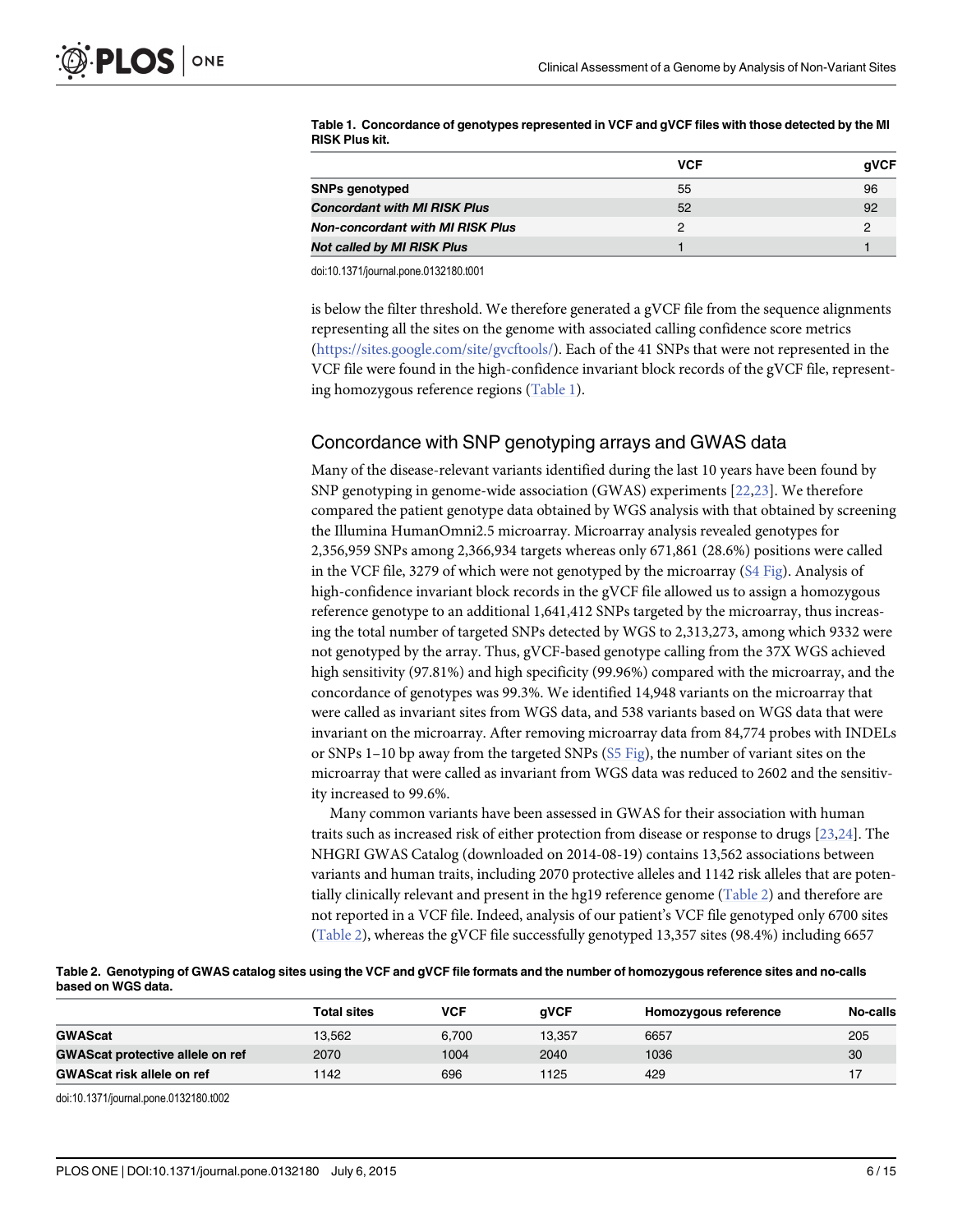<span id="page-6-0"></span>homozygous reference sites. For the remaining 205 sites in GWAScat, it was not possible to infer a genotype with confidence. We then focused on 3212 sites with an associated odds ratio (OR) and an annotated risk allele. Among the 2070 sites where the reference contains the protective allele (median OR = 0.54), 2040 could be genotyped from the gVCF file ( $S2$  Table), among which 1036 were homozygous reference sites and therefore were not called in the VCF file. Among the 1142 sites where the reference contains the risk allele (median  $OR = 1.86$ ), 1125 were genotyped in the gVCF file [\(S3 Table](#page-11-0)), including 429 homozygous reference sites not reported in the VCF file.

#### WGS analysis of variant and invariant sites with known clinical associations

Although concordance with common variant arrays helps to evaluate the ability of WGS to detect variant and invariant genotypes, the comparison is limited to a small proportion of the 53,615,998 known SNPs represented in dbSNP build 141, many of which are associated with human phenotypes as reported in ClinVar [[25](#page-12-0)]. To perform a reliable and comprehensive clinical evaluation of a genome it's important to genotype not only variant sites but also homozygous reference sites of potential clinical interest. Indeed, we found that a large number of sites is represented by a minor allele in the hg19 reference genome  $(S4 \text{ Table})$ , out of which 88,428 are rare (MAF < 1%) in the general population and 2765 were detected as homozygous for the reference allele in our patient (Table 3 and [S5 Table](#page-11-0)). Rare variants are potentially dangerous candidates which may, for example, impair gene functionality. It is worth noting that among variants represented by a minor allele in the reference 285 low-frequency alleles with a MAF  $<$  5% and 132 rare alleles with a MAF  $<$  1% were located in exons.

Of the 19,314 sites for which ClinVar (version 4.9.2014) has an allele annotated as pathogenic or as drug response, 96% could be read from the gVCF in contrast to only 9% from the standard VCF ([Table 4](#page-7-0) and [S6 Table](#page-11-0)). The patient carried a homozygous reference genotype for 11 pathogenic and 1 drug-response sites represented in the hg19 reference genome by a risk allele, which could therefore be detected only by the analysis of the gVCF file ( $Table 4$  and  $56$ [Table](#page-11-0)).

#### Construction of an extended VCF file

The gVCF file format is not supported by most current variant analysis platforms, including Annovar, Variant Effect Predictor (VEP) and SnpEff [[26](#page-12-0)–[28](#page-13-0)] [\(https://atgu.mgh.harvard.edu/](https://atgu.mgh.harvard.edu/plinkseq/) [plinkseq/\)](https://atgu.mgh.harvard.edu/plinkseq/) and the file size often exceeds 1.5 Gb for a WGS dataset and 150 Mb for a WES dataset. To produce a file format compatible with current analysis pipelines but containing information relevant for clinical applications, we built a VCF file with extended content, and named

Table 3. Genotyping of known SNPs from dbSNP 141 using the VCF and gVCF file formats and the number of homozygous reference sites and nocalls based on WGS data.

|                                                         | <b>Total sites</b> | <b>VCF</b> | qVCF       | Homozygous reference (in<br>exons) | No-calls (in<br>exons)  |
|---------------------------------------------------------|--------------------|------------|------------|------------------------------------|-------------------------|
| Known SNPs (dbSNP 141)                                  | 53.615.998         | 3.301.013  | 49,651,226 | 46,350,213 (2,241,575)             | 3,964,772<br>(114, 639) |
| Known y, with minor allele on reference                 | 1,836,144          | 1,467,990  | 1,681,958  | 213,968 (3573)                     | 154,186 (2154)          |
| Known v. with minor allele on reference (MAF<br>$< 5\%$ | 242.213            | 219.675    | 225.333    | 5664 (80)                          | 16,880 (285)            |
| Known v. with minor allele on reference (MAF<br><1%)    | 88,428             | 80,386     | 83,148     | 2765 (49)                          | 5280 (132)              |

doi:10.1371/journal.pone.0132180.t003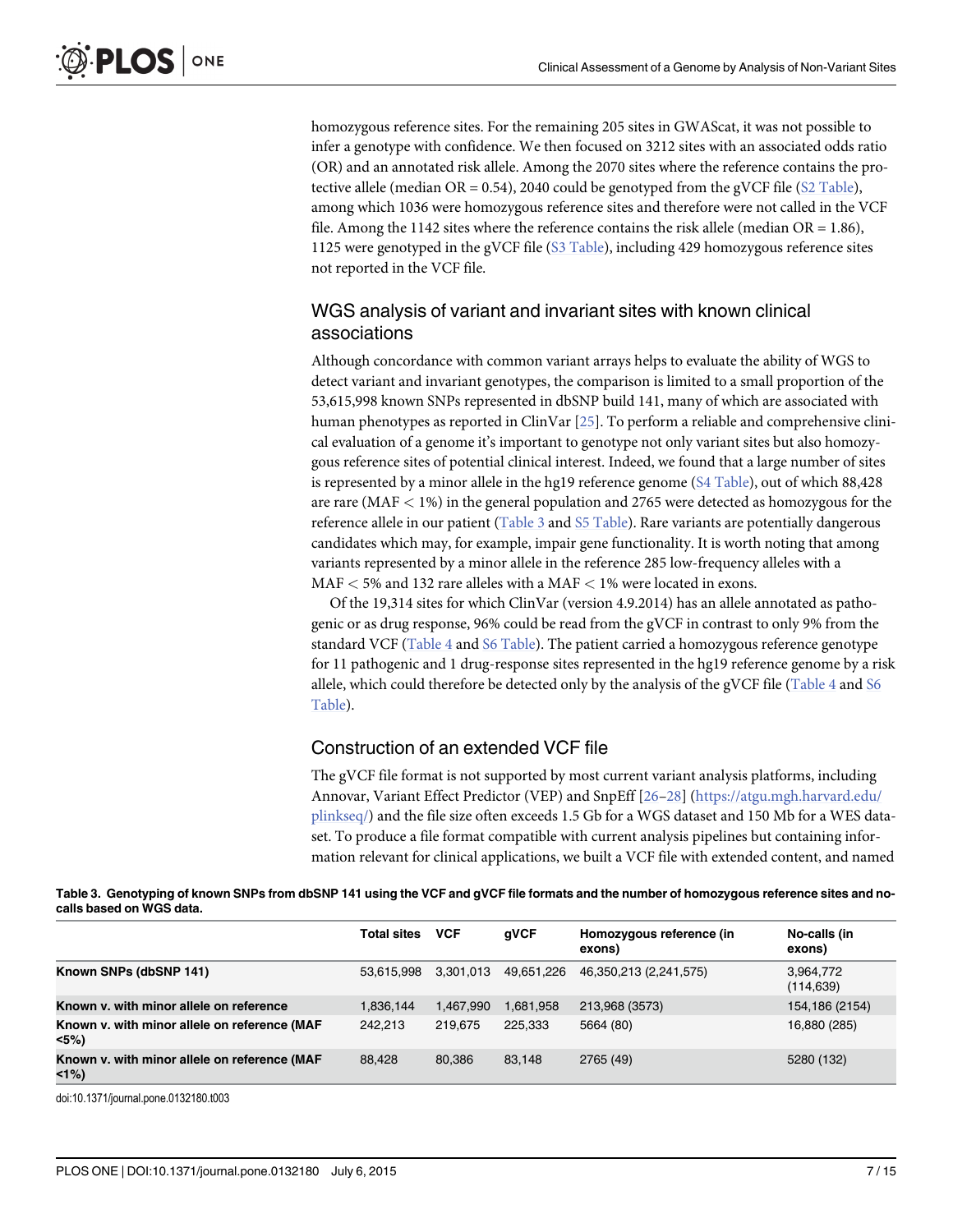<span id="page-7-0"></span>

|                                            | <b>Total sites</b> | <b>VCF</b> | aVCF   | Homozygous reference | No-calls |
|--------------------------------------------|--------------------|------------|--------|----------------------|----------|
| ClinVar                                    | 87.087             | 1.810      | 83,675 | 81,865               | 3412     |
| <b>ClinVar pathogenic</b>                  | 19,280             | 62         | 18.965 | 18,903               | 315      |
| ClinVar drug response                      | 34                 |            | 34     | 27                   |          |
| ClinVar pathogenic, risk allele on ref.    | 29                 | 15         | 26     | 11                   | 3        |
| ClinVar drug response, risk allele on ref. | 3                  |            |        |                      |          |

[Table 4.](#page-6-0) Genotyping of known SNPs from ClinVar using the VCF and gVCF file formats and the number of homozygous reference sites and nocalls based on WGS data.

doi:10.1371/journal.pone.0132180.t004

it extended VCF (eVCF). The eVCF file contains the genotypes at all the variant positions identified by variant analysis plus the genotype at all positions defined in a set of interest, for example dbSNP. The version of dbSNP (or of any other list of variants) used to generate the eVCF file is indicated in the file header. We also included annotations "known", "gwascat\_id" and "odds\_ratio" in the INFO field to allow the filtering for disease-associated variants. Typical sizes and contents for BAM, standard VCF, gVCF and eVCF files are compared in Table 5. We tested the compatibility of the eVCF format with two commercial platforms for variant annotation and interpretation, knoSys 3.1 (Knome Inc.) and SVS 8.2.1 (Golden Helix Inc.), and with two open source and widely used platforms, ANNOVAR (version 2014Nov12) [[26](#page-12-0)] and VEP release 77 [\[27\]](#page-13-0). All four packages were compatible with the eVCF file and imported most of the genotypes (Table 6). Finally we compared the number of known SNPs (dbSNP build 141), ClinVar-annotated SNPs and GWAScat SNPs genotyped by the eVCF compared to standard VCF and gVCF. In all cases, the eVCF genotyped the same number of sites as the gVCF file [\(Table 7\)](#page-8-0).

# **Discussion**

VCF is a generic file format for storing DNA sequence variants relative to a genome reference sequence, which was developed in the 1000 Genome Project [[18](#page-12-0)[,29,30\]](#page-13-0). The VCF format is compact and scalable, allowing rapid data retrieval for variants in a range of genomic positions, and it has quickly become the *de facto* standard for the storage of variants data. It has therefore been adopted by other projects (UK10K, dbSNP and NHLBI Exome Project) and by most

Table 5. Comparison of the content and size of different standard file formats for the storage of genomic data.

| File format              | <b>Content</b>                              | <b>Size</b>       |
|--------------------------|---------------------------------------------|-------------------|
| BAM (37 X-fold coverage) | Read alignments                             | 81 Gb             |
| <b>VCF</b>               | Variant genotypes                           | 57 Mb             |
| gVCF                     | Variant genotypes + invariant region blocks | 1.3 <sub>Gb</sub> |
| eVCF                     | Variant + dbSNP 141 genotypes               | 75 Mb             |

doi:10.1371/journal.pone.0132180.t005

|  |  |  |  |  | Table 6. Compatibility of the eVCF file format with different variation analysis suites. |  |
|--|--|--|--|--|------------------------------------------------------------------------------------------|--|
|--|--|--|--|--|------------------------------------------------------------------------------------------|--|

| <b>Software</b>    | % genotypes imported | % homozygous reference genotypes imported |
|--------------------|----------------------|-------------------------------------------|
| KnoSys 3.1         | 99.9%                | 99.9%                                     |
| <b>SVS 8.2.1</b>   | 99.9%                | 99.9%                                     |
| ANNOVAR 2014 Nov12 | 99.9%                | 99.9%                                     |
| <b>VEP (v. 77)</b> | 99.9%                | 99.9%                                     |

doi:10.1371/journal.pone.0132180.t006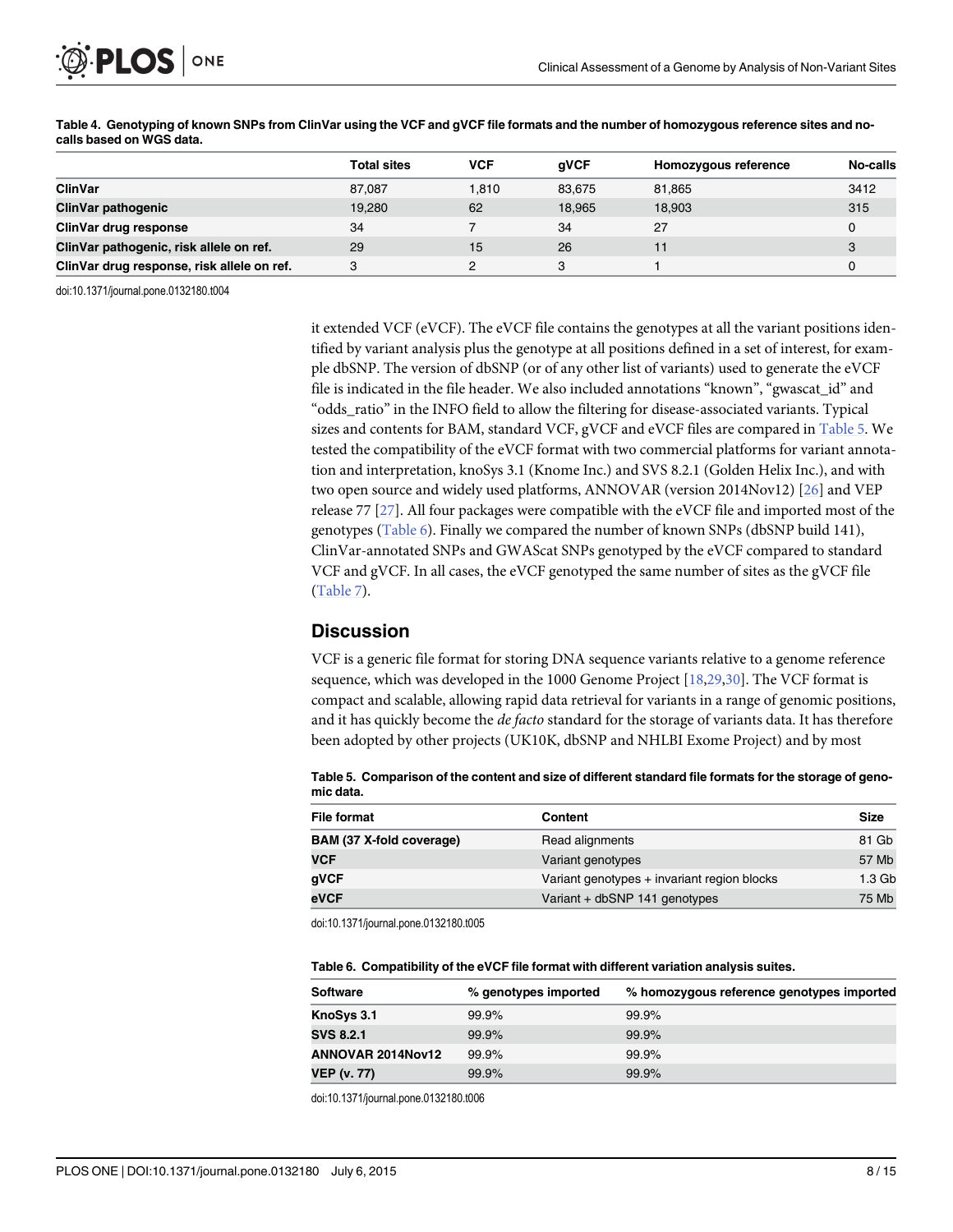<span id="page-8-0"></span>

|                | <b>VCF</b> | qVCF       | eVCF       |
|----------------|------------|------------|------------|
| dbSNP          | 3,344,185  | 49,704,534 | 49,704,534 |
| <b>ClinVar</b> | 1,810      | 83,675     | 83,675     |
| <b>GWAScat</b> | 6.700      | 13,357     | 13,357     |

| Table 7. Comparison of the number of dbSNP, ClinVar and GWAScat sites represented using VCF, gVCF and eVCF files. |  |  |
|-------------------------------------------------------------------------------------------------------------------|--|--|
|                                                                                                                   |  |  |

doi:10.1371/journal.pone.0132180.t007

variant-calling pipelines [\[19,](#page-12-0)[31,32](#page-13-0)]. Although the VCF format matches the needs of projects aiming to discover polymorphisms in human populations, it was not designed to represent clinically-relevant homozygous reference regions.

We found that more than  $88,428$  rare variants (MAF  $< 1\%$  in the general population) are represented in the human reference genome and are consequently not reported in a standard VCF file except when observed heterozygously with another allele. Consistent with the view that functional allelic variants are subject to purifying selection  $\left[33-35\right]$  $\left[33-35\right]$  $\left[33-35\right]$ , rare variants may be particularly relevant during the clinical assessment of common and rare diseases [\[36,37](#page-13-0)]. The hg19 genome also carries some well-known pathogenic variants annotated in ClinVar, including rs6025, which causes an Arg506Gln substitution (relative to the common "variant" allele) in the gene F5 that prevents the inactivation of factor V by protein C thus increasing the risk of thrombosis [[38](#page-13-0)], and rs4784677, a rare variant that causes an Asn70Ser substitution in the gene BBS2 identified as a putative causative mutation in individuals affected by Bardet-Biedl syndrome, a genetically heterogeneous disorder characterized by pigmentary retinal dystrophy, polydactyly, obesity, developmental delay and renal defects [[39](#page-13-0)].

Many disease-relevant variants reported during the last 10 years of research have been identified by SNP genotyping in GWAS experiments, including late-onset Alzheimer's disease [[40](#page-13-0)], Crohn's disease [\[41](#page-13-0)], coronary artery disease [\[42\]](#page-13-0), hyperlipidemia [[43](#page-13-0)] and cancer [[44](#page-13-0)]. The hg19 sequence carries many risk alleles, including the A allele for rs956225, which is strongly associated (OR = 3.3) with Alzheimer's disease in African-Americans, and the T allele for rs527409, a locus on chromosome 1p31 strongly associated (OR = 2.9) with Kawasaki Disease, an acute self-limited vasculitis of infants and children that manifests as fever and signs of mucocutaneous inflammation. Furthermore, hg19 carries several risk alleles detected by GWAS that are associated with adverse responses to chemotherapy in breast cancer (e.g. rs10818894, rs10443215) and acute lymphoblastic leukemia (rs6971925, rs7128311). The lack of information about homozygous reference genotypes in the VCF file for individual patients is therefore a limitation of the standard variant analysis because it does not investigate clinicallyrelevant pathogenic or response-related variants represented in the reference genome.

It's worth noting that some of the genomic sites corresponding to well known variants associated to disease and represented by the pathogenic allele in the hg19 sequence, such has the causal variant of Factor V Leiden trombophilia (rs6025) [\[38](#page-13-0)], have been corrected in the hg38 reference sequence to represent the non pathogenic allele. Moreover, the reference allele has been substituted by the major allele in the latest genome release (hg38) in 9.4% of known variant sites represented by a minor allele ( $MAF < 1\%$ ) in the hg19 sequence (dbSNP 141). However, the majority ( $\sim$ 91%) of the genomic sites represented by potentially clinically relevant sites in the reference sequence, such as rare  $(<1%)$ , risk or pathogenic alleles, are unchanged in the hg38 release compared to the hg19 genome. Furthermore, a large part of the scientific community is still using the hg19 genome waiting for a migration of all the tools and databases to the hg38 genome release.

We applied the standard variant calling approach to WGS data in a clinical context for a patient affected by abnormal electrocardiac activity and found that it was unable to provide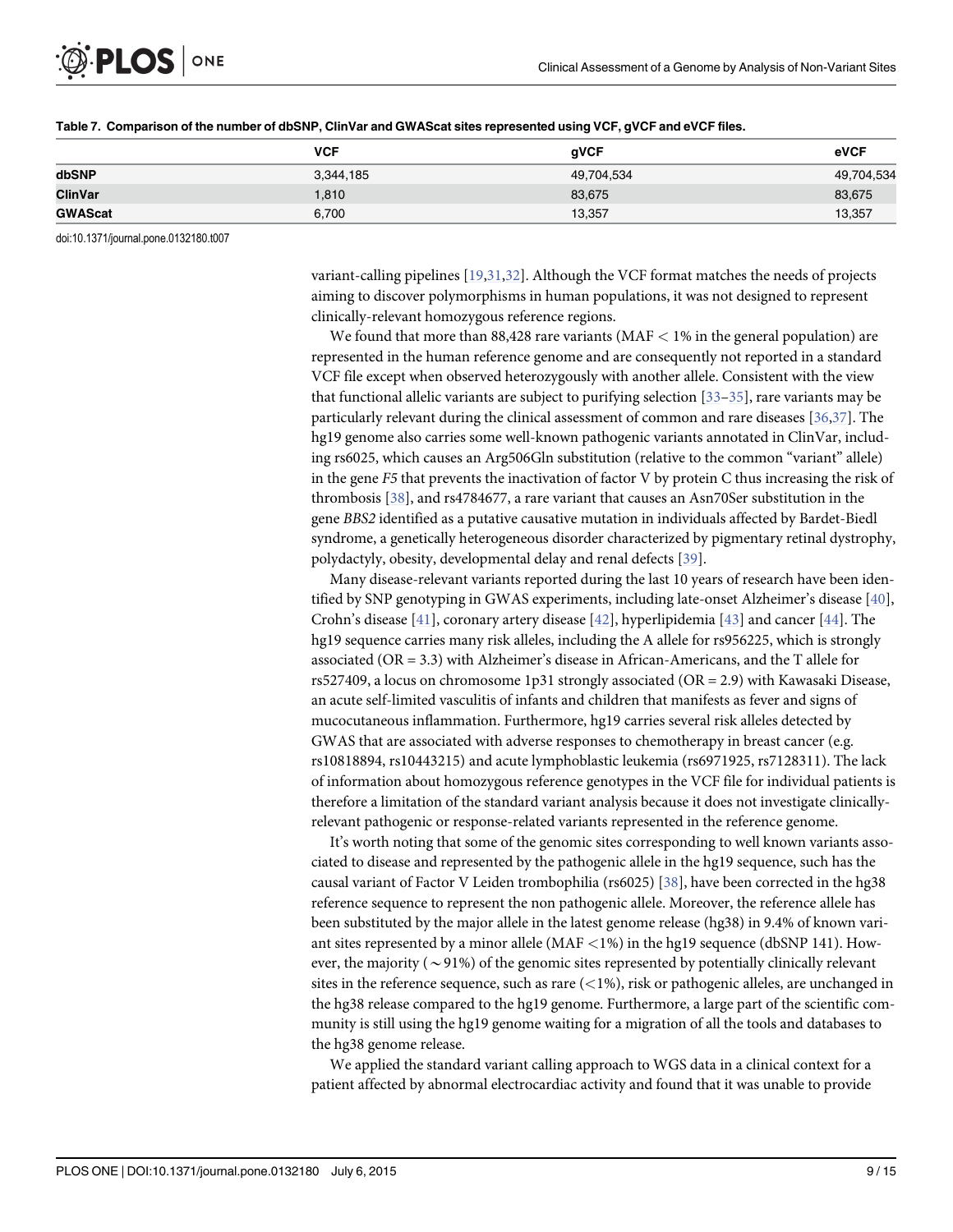<span id="page-9-0"></span>information about sites genotyped as homozygous references, preventing access to genotype information for 41 of 96 SNPs covered by the commercial MI Risk plus kit, for 93% of the SNPs present in dbSNP build 141, and for 49% of the SNPs represented in the GWAS catalog. Such no-variant calls could be inferred as homozygous reference sites, but they may also represent poor read coverage or low mapping quality [\[45,46\]](#page-13-0). Neglecting to investigate the genotype call for known risk alleles might cause relevant variants to be overlooked, preventing the identification of genetic predispositions to disease.

In a previously proposed solution heuristic filters such as the absence of known structural variants and integration of sequencing datasets from different platforms have been used to make high confidence SNP, indel and homozygous reference genotype calls [\[47](#page-13-0)]. However, this approach is not widely applicable and does not calculate a per-base confidence score for homozygous reference calls. We therefore adopted the recently-proposed gVCF file format [\(https://](https://sites.google.com/site/gvcftools/) [sites.google.com/site/gvcftools/](https://sites.google.com/site/gvcftools/)), an extension to the standard VCF format supported by most recent variant calling software such as Illumina's variant calling pipeline Isaac [\[19\]](#page-12-0) and the Genome Analysis Tool Kit suite (GATK; versions 2.7 and above) developed by the Broad Institute [\[31\]](#page-13-0), which store genotypes of variant sites and invariant genomic regions with associated calling scores. The gVCF-based approach proved to be more comprehensive than standard approaches based on VCF format because it allowed all 96 sites interrogated by MI Risk plus to be genotyped as well as the majority of SNPs present in dbSNP and the GWAS catalogs. The genotype calls from the gVCF file also allowed us to identify 96 exonic homozygous reference variants with a allele frequency  $<$  5% and 57 with a frequency  $<$  1%, and doubled the number of SNPs associated with a phenotype by GWAS by adding 6657 homozygous reference sites that were not detected by classical variant analysis. Among the homozygous reference SNPs genotyped in the patient and associated with a phenotype by GWAS, we identified 429 sites homozygous for the risk allele and 1036 sites homozygous for the protective allele, accounting for 307 and 511 phenotypes, respectively. Risk alleles showed odds ratios up to 36 and protective alleles showed values as low as 0.01, indicating strong associations with the phenotype. If we had assumed that a no call corresponds to a homozygous reference call as in standard variant analysis, we would have overestimated by 3,964,772 the number of homozygous reference sites corresponding to known SNPs. Furthermore, because 5280 of these variants (132 located in exons) were represented in the reference genome by rare alleles ( $MAF < 1\%$ ), of which 3 were annotated as pathogenic variants in ClinVar and 17 were annotated as risk alleles detected by GWAS, the standard approach based on the VCF format would have missed some potentially relevant information for the clinical evaluation of the genomic data.

Standard variant analysis showed that the patient is heterozygous for the pathogenic rs199473022 T allele, a rare variant causing a Gly1036Asp substitution in the ion channel encoded by the gene KCNH2. This was first identified in one of 541 Long QT Syndrome (LQTS) patients, but not in any of 750 controls [\[48\]](#page-14-0). The same variant was also reported in an individual who was resuscitated from cardiac arrest  $[49]$  $[49]$  $[49]$ . This variant alters the biophysical properties of the KCNH2 channel, causing statistically significant reductions in ionic current and accelerated fast-phase deactivation compared to normal KCNH2 [[49\]](#page-14-0). The patient was found also to be heterozygous for SNP rs6795970, a non-synonymous variant in the gene SCN10A encoding a sodium channel isoform expressed in cardiac neurons, myocardium and the specialized conduction system, indicating a role in cardiac electrophysiological function [\[50](#page-14-0)–[52\]](#page-14-0). The rs6795970 SNP is represented by risk allele A in the reference genome and associated with variability in the PR interval and QRS duration [\[53\]](#page-14-0). These findings correlate with the clinical phenotype observed in the patient, i.e. abnormal electrical activity characterized by a long QT interval. However, the analysis of invariant sites using the gVCF file showed that the patient is also homozygous reference for the risk allele T at site rs10428132, which is located in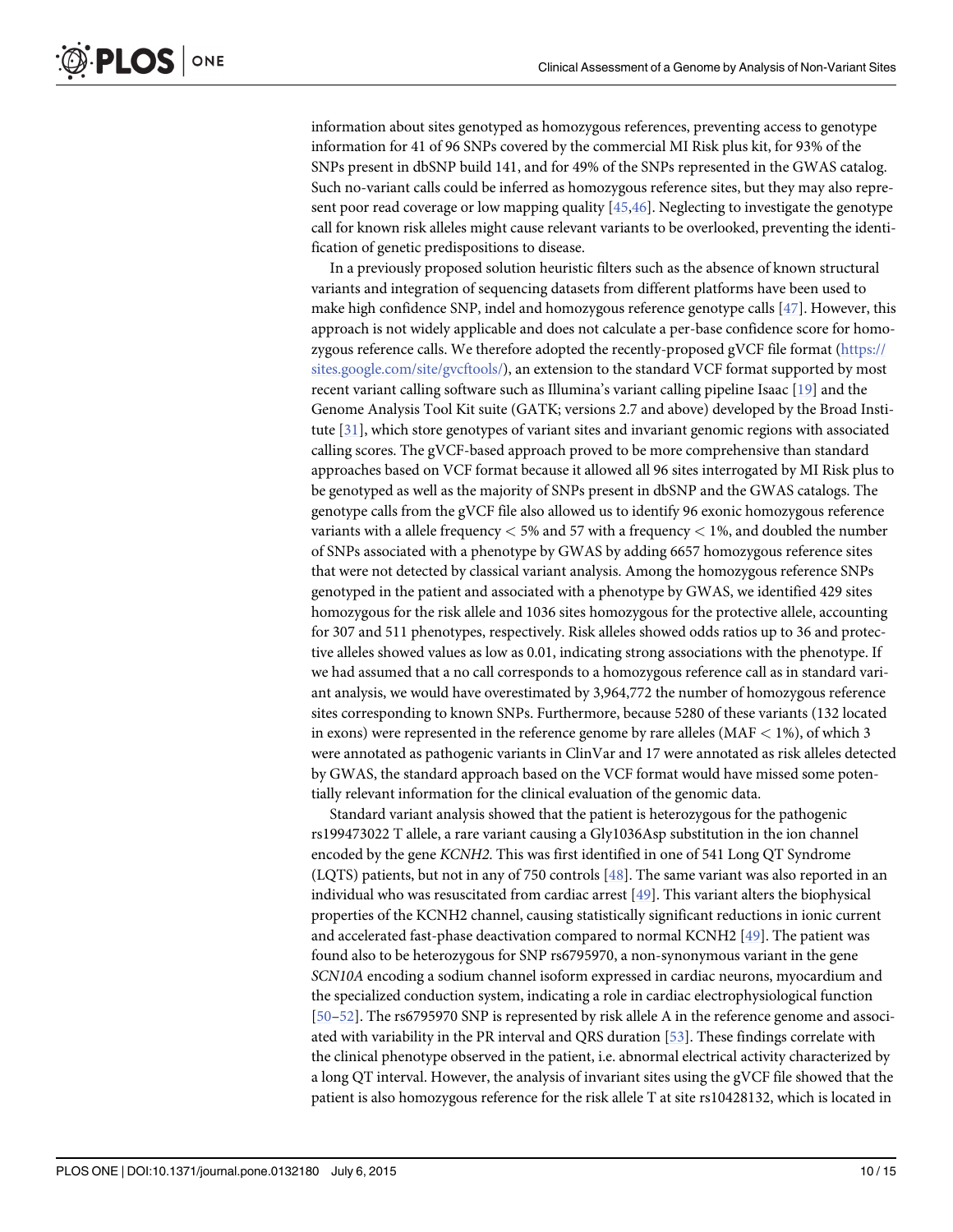<span id="page-10-0"></span>the gene SCN10A and that, according to GWAS data, is the locus most strongly associated  $(OR = 2.55; P = 1 \times 10^{-68})$  with Brugada syndrome, a rare disease with a high risk of sudden cardiac death reflecting uncoordinated electrical activity in the lower chambers of the heart [[54](#page-14-0)]. This result, which adds further support to the genetic basis of the phenotype observed in the patient, would not have been achieved using a standard variant calling pipeline.

Given the above result, we foresee (and suggest) the widespread adoption of the gVCF format in clinical genome sequencing. However, the gVCF format is not yet supported by current variant analysis platforms such as Annovar, SVA and PLINK/Seq, it does not match the scalability of the VCF format because it does not support multiple samples, and the files generated from WGS data tend to be large and thus more difficult to store, transfer and search than VCF files. With the rapid adoption of cloud storage and cloud-based bioinformatic analysis, the adoption of larger files means an increase in the time required to transfer and analyze data, and an increase in storage costs. Therefore, we propose the adoption of an extended VCF (eVCF) format containing both the genotypes of variants as a standard VCF, plus the genotypes of a set of sites of interest for the clinical evaluation. This can be processed with standard annotation and analysis platforms designed for the VCF format while retaining the compact size of standard VCF files [\(Table 5](#page-7-0)). Like the gVCF format, eVCF files contain the information relevant to all clinical variants of interest allowing a much more comprehensive evaluation of disease risk.

An eVCF file can be generated at the variant calling step by providing a list of genomic sites of interest to a variant caller such as samtools [\[55\]](#page-14-0). However, genotype calling must be repeated from the original alignment files to maintain an updated reference list of variants whenever new SNPs have to be interrogated. Regeneration of the eVCF file from the parental gVCF allows to easily extract genotypes from new sites of interest without having to reprocess the storage and computationally demanding alignment files. Nevertheless, by matching the performance of the gVCF format while remaining compatible with VCF-based applications, the eVCF format clearly outperforms VCF and should be adopted as the format of choice at least until the gVCF format is supported by most popular variant analysis platforms.

# Supporting Information

[S1 Fig.](http://www.plosone.org/article/fetchSingleRepresentation.action?uri=info:doi/10.1371/journal.pone.0132180.s001) Uniformity of genome coverage. Distribution of genome sequence coverage across the unmasked genome for datasets produced with standard library preparation protocol involving a PCR enrichment (STD) and with a PCR-Free library preparation protocol (PCRFree). (PDF)

[S2 Fig.](http://www.plosone.org/article/fetchSingleRepresentation.action?uri=info:doi/10.1371/journal.pone.0132180.s002) Coverage improvement of difficult regions in PCRFree dataset. Percentage average read depth improvement of high GC regions (100 bp with  $\geq$  75% GC content), huge GC regions (100 bp  $\geq$  85% GC content) and AT dinucleotides ( $\geq$  30 bp of repeated AT dinucleotides) with PCR-Free protocol with respect to the standard protocol with PCR enrichment. (PDF)

[S3 Fig.](http://www.plosone.org/article/fetchSingleRepresentation.action?uri=info:doi/10.1371/journal.pone.0132180.s003) Coverage of an high GC region by STD and PCRFree datasets. Integrative Genomics Viewer (IGV) screenshot of STD and PCRFree alignments in a region with high GC content. HighGC and HugeGC tracks show regions with  $\geq$  75% GC content and  $\geq$  85% GC content respectively. Gaps in STD and Gaps in PCRFree tracks shows regions longer than 10bp with a low read depth (read depth  $\lt$  5), low alignment score (Q score  $\lt$  10) and low basecall quality  $(Q < 10)$  in STD and PCRFree datasets respectively. (PDF)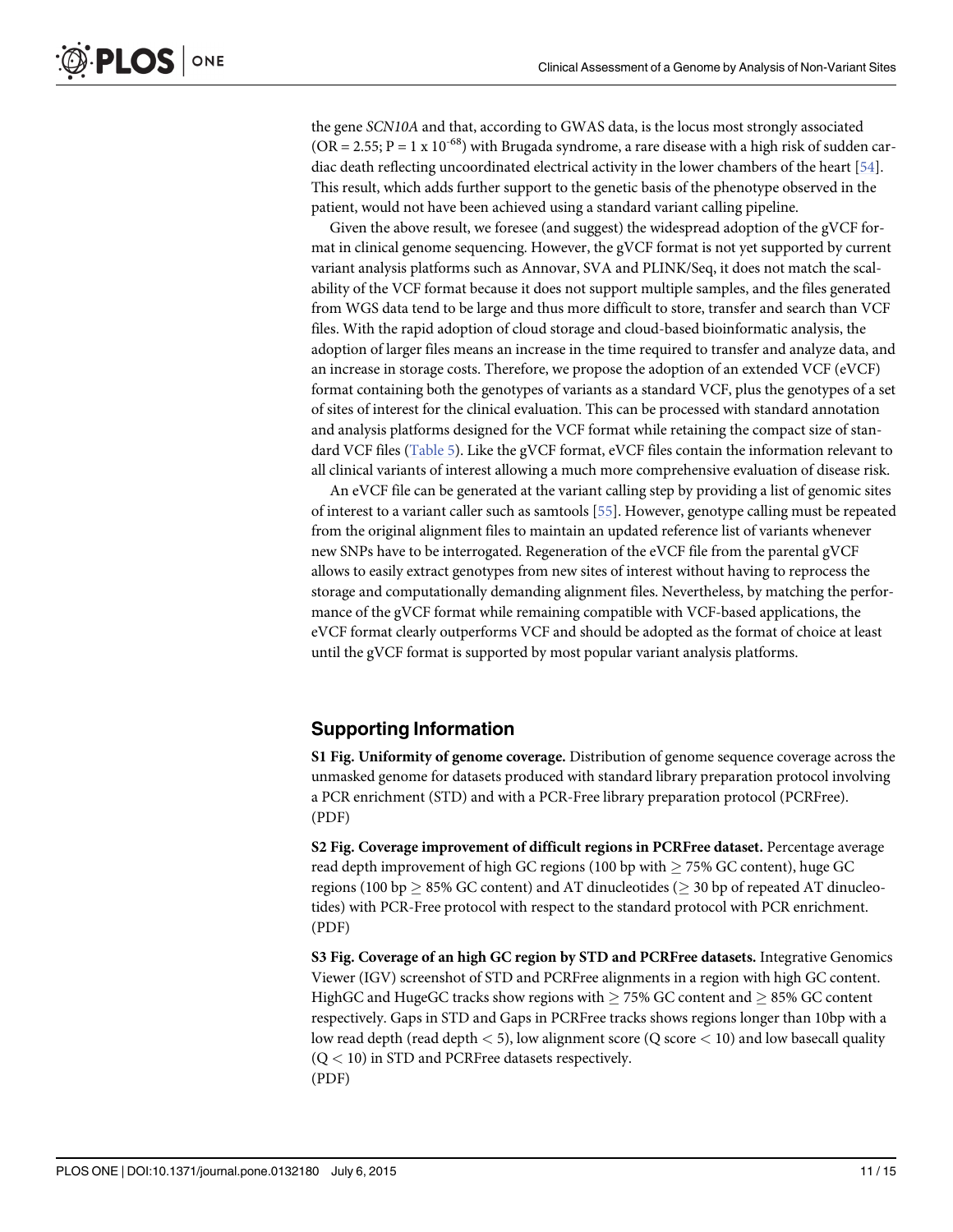<span id="page-11-0"></span>[S4 Fig.](http://www.plosone.org/article/fetchSingleRepresentation.action?uri=info:doi/10.1371/journal.pone.0132180.s005) Comparison of HumanOmni 2.5M microarray (HO2.5) with sequencing. Number of HumanOmni 2.5M sites genotyped by microarray analysis and WGS. (PDF)

[S5 Fig.](http://www.plosone.org/article/fetchSingleRepresentation.action?uri=info:doi/10.1371/journal.pone.0132180.s005) Location of SNPs or INDELs relative to the probed base in HumanOmni2.5 array. Histogram showing number of SNPs or INDELS at different positions relative to the probed SNP on the Illumina HumanOmni2.5 array. (PDF)

[S1 Table](http://www.plosone.org/article/fetchSingleRepresentation.action?uri=info:doi/10.1371/journal.pone.0132180.s006). Genotyping of 96 SNPs related to myocardial infarction by MI Risk Plus kit and WGS.

(XLSX)

[S2 Table](http://www.plosone.org/article/fetchSingleRepresentation.action?uri=info:doi/10.1371/journal.pone.0132180.s007). Genotypes of 2040 sites carrying a protective allele on the hg19 reference genome genotyped by WGS.

(XLSX)

[S3 Table](http://www.plosone.org/article/fetchSingleRepresentation.action?uri=info:doi/10.1371/journal.pone.0132180.s008). Genotypes of 1025 sites carrying a risk allele on the hg19 reference genome genotyped by WGS.

(XLSX)

[S4 Table](http://www.plosone.org/article/fetchSingleRepresentation.action?uri=info:doi/10.1371/journal.pone.0132180.s009). Genotyping of known variants (dbSNP 141 + Clinvar) with a minor allele on reference ( $MAF < 50\%$ ) by WGS. (ZIP)

[S5 Table](http://www.plosone.org/article/fetchSingleRepresentation.action?uri=info:doi/10.1371/journal.pone.0132180.s010). Genotyping of known variants (dbSNP 141) with a minor allele on reference  $(MAF < 5\%)$  by WGS.

(XLSX)

[S6 Table](http://www.plosone.org/article/fetchSingleRepresentation.action?uri=info:doi/10.1371/journal.pone.0132180.s011). Genotyping of ClinVar pathogenic and drug response variants by WGS. (XLSX)

#### Author Contributions

Conceived and designed the experiments: AF MD. Performed the experiments: FG C. Cantaloni PD JM. Analyzed the data: AF LX MG C. Centomo. Contributed reagents/materials/analysis tools: BAS JMH. Wrote the paper: AF SMV PD JM SC CF PG BAS MD.

#### References

- [1.](#page-1-0) Sequeiros J, Paneque M, Guimarães B, Rantanen E, Javaher P, Nippert I, et al. The wide variation of definitions of genetic testing in international recommendations, guidelines and reports. J Community Genet. 2012; 3: 113–24. doi: [10.1007/s12687-012-0084-2](http://dx.doi.org/10.1007/s12687-012-0084-2) PMID: [22368105](http://www.ncbi.nlm.nih.gov/pubmed/22368105)
- [2.](#page-1-0) Kiezun A, Garimella K, Do R, Stitziel NO, Neale BM, McLaren PJ, et al. Exome sequencing and the genetic basis of complex traits. Nat Genet. 2012; 44: 623–630. doi: [10.1038/ng.2303](http://dx.doi.org/10.1038/ng.2303) PMID: [22641211](http://www.ncbi.nlm.nih.gov/pubmed/22641211)
- [3.](#page-1-0) Lynch TJ, Bell DW, Sordella R, Gurubhagavatula S, Okimoto RA, Brannigan BW, et al. Activating mutations in the epidermal growth factor receptor underlying responsiveness of non-small-cell lung cancer to gefitinib. N Engl J Med. 2004; 350: 2129–39. doi: [10.1056/NEJMoa040938](http://dx.doi.org/10.1056/NEJMoa040938) PMID: [15118073](http://www.ncbi.nlm.nih.gov/pubmed/15118073)
- [4.](#page-1-0) Pao W, Miller V, Zakowski M, Doherty J, Politi K, Sarkaria I, et al. EGF receptor gene mutations are common in lung cancers from "never smokers" and are associated with sensitivity of tumors to gefitinib and erlotinib. Proc Natl Acad Sci U S A. 2004; 101: 13306–11. doi: [10.1073/pnas.0405220101](http://dx.doi.org/10.1073/pnas.0405220101) PMID: [15329413](http://www.ncbi.nlm.nih.gov/pubmed/15329413)
- [5.](#page-1-0) Strom CM, Crossley B, Buller-Buerkle A, Jarvis M, Quan F, Peng M, et al. Cystic fibrosis testing 8 years on: lessons learned from carrier screening and sequencing analysis. Genet Med. 2011; 13: 166–72. doi: [10.1097/GIM.0b013e3181fa24c4](http://dx.doi.org/10.1097/GIM.0b013e3181fa24c4) PMID: [21068670](http://www.ncbi.nlm.nih.gov/pubmed/21068670)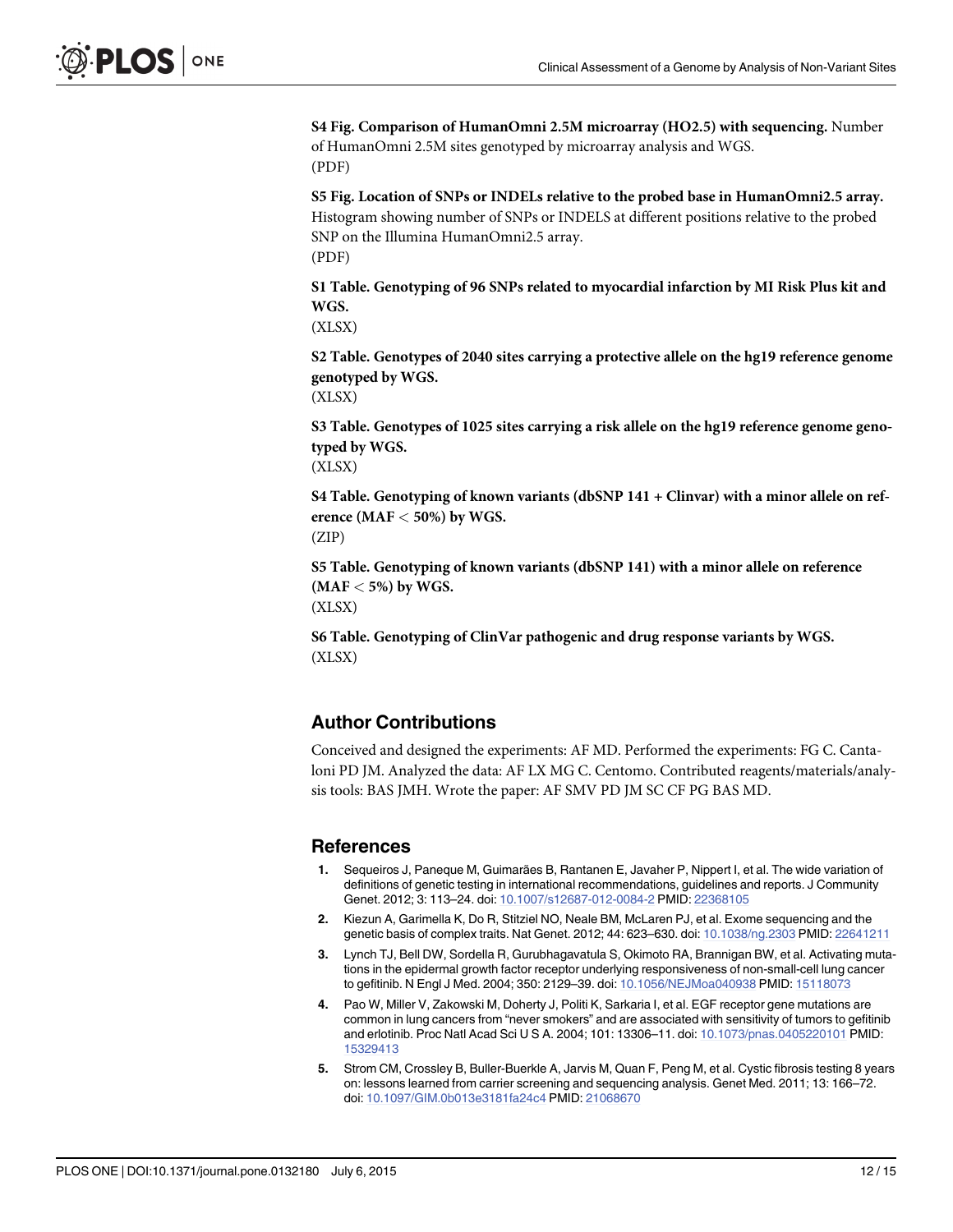- <span id="page-12-0"></span>[6.](#page-1-0) Richards CS, Bradley LA, Amos J, Allitto B, Grody WW, Maddalena A, et al. Standards and Guidelines for CFTR Mutation Testing. Genet Med. 2002; 4: 379–391. doi: [10.1097/00125817-200209000-00010](http://dx.doi.org/10.1097/00125817-200209000-00010) PMID: [12394352](http://www.ncbi.nlm.nih.gov/pubmed/12394352)
- [7.](#page-1-0) Bakker E. Is the DNA sequence the gold standard in genetic testing? Quality of molecular genetic tests assessed. Clin Chem. 2006; 52: 557–8. doi: [10.1373/clinchem.2005.066068](http://dx.doi.org/10.1373/clinchem.2005.066068) PMID: [16595822](http://www.ncbi.nlm.nih.gov/pubmed/16595822)
- [8.](#page-1-0) Pant S, Weiner R, Marton MJ. Navigating the rapids: the development of regulated next-generation sequencing-based clinical trial assays and companion diagnostics. Front Oncol. 2014; 4: 78. doi: [10.](http://dx.doi.org/10.3389/fonc.2014.00078) [3389/fonc.2014.00078](http://dx.doi.org/10.3389/fonc.2014.00078) PMID: [24860780](http://www.ncbi.nlm.nih.gov/pubmed/24860780)
- [9.](#page-1-0) Rehm HL. Disease-targeted sequencing: a cornerstone in the clinic. Nat Rev Genet. 2013; 14: 295– 300. doi: [10.1038/nrg3463](http://dx.doi.org/10.1038/nrg3463) PMID: [23478348](http://www.ncbi.nlm.nih.gov/pubmed/23478348)
- [10.](#page-1-0) Frampton GM, Fichtenholtz A, Otto G, Wang K, Downing SR, He J, et al. Development and validation of a clinical cancer genomic profiling test based on massively parallel DNA sequencing. Nat Biotechnol. 2013; 31: 1023–1031. doi: [10.1038/nbt.2696](http://dx.doi.org/10.1038/nbt.2696) PMID: [24142049](http://www.ncbi.nlm.nih.gov/pubmed/24142049)
- [11.](#page-1-0) Subbiah V, Westin SN, Wang K, Araujo D, Wang W, Miller VA, et al. Targeted therapy by combined inhibition of the RAF and mTOR kinases in malignant spindle cell neoplasm harboring the KIAA1549- BRAF fusion protein. J Hematol Oncol. 2014; 7: 8. doi: [10.1186/1756-8722-7-8](http://dx.doi.org/10.1186/1756-8722-7-8) PMID: [24422672](http://www.ncbi.nlm.nih.gov/pubmed/24422672)
- 12. Simon R, Roychowdhury S. Implementing personalized cancer genomics in clinical trials. Nat Rev Drug Discov. 2013; 12: 358–69. doi: [10.1038/nrd3979](http://dx.doi.org/10.1038/nrd3979) PMID: [23629504](http://www.ncbi.nlm.nih.gov/pubmed/23629504)
- [13.](#page-1-0) Drilon A, Wang L, Hasanovic A, Suehara Y, Lipson D, Stephens P, et al. Response to Cabozantinib in patients with RET fusion-positive lung adenocarcinomas. Cancer Discov. 2013; 3: 630-5. doi: [10.1158/](http://dx.doi.org/10.1158/2159-8290.CD-13-0035) [2159-8290.CD-13-0035](http://dx.doi.org/10.1158/2159-8290.CD-13-0035) PMID: [23533264](http://www.ncbi.nlm.nih.gov/pubmed/23533264)
- [14.](#page-2-0) Ng SB, Buckingham KJ, Lee C, Bigham AW, Tabor HK, Dent KM, et al. Exome sequencing identifies the cause of a mendelian disorder. Nat Genet. 2010; 42: 30–5. doi: [10.1038/ng.499](http://dx.doi.org/10.1038/ng.499) PMID: [19915526](http://www.ncbi.nlm.nih.gov/pubmed/19915526)
- [15.](#page-2-0) Clark MJ, Chen R, Lam HYK, Karczewski KJ, Chen R, Euskirchen G, et al. Performance comparison of exome DNA sequencing technologies. Nat Biotechnol. 2011; 29: 908–914. doi: [10.1038/nbt.1975](http://dx.doi.org/10.1038/nbt.1975) PMID: [21947028](http://www.ncbi.nlm.nih.gov/pubmed/21947028)
- [16.](#page-2-0) O'Rawe J, Jiang T, Sun G, Wu Y, Wang W, Hu J, et al. Low concordance of multiple variant-calling pipelines: practical implications for exome and genome sequencing. Genome Med. 2013; 5: 28. doi: [10.](http://dx.doi.org/10.1186/gm432) [1186/gm432](http://dx.doi.org/10.1186/gm432) PMID: [23537139](http://www.ncbi.nlm.nih.gov/pubmed/23537139)
- [17.](#page-2-0) Kozarewa I, Ning Z, Quail M, Sanders MJ, Berriman M, Turner DJ. Amplification-free Illumina sequencing-library preparation facilitates improved mapping and assembly of (G+C)-biased genomes. Nat Methods. 2009; 6: 291–5. doi: [10.1038/nmeth.1311](http://dx.doi.org/10.1038/nmeth.1311) PMID: [19287394](http://www.ncbi.nlm.nih.gov/pubmed/19287394)
- [18.](#page-2-0) Danecek P, Auton A, Abecasis G, Albers C, Banks E, DePristo M, et al. The variant call format and VCFtools. Bioinformatics. 2011; 27: 2156–8. doi: [10.1093/bioinformatics/btr330](http://dx.doi.org/10.1093/bioinformatics/btr330) PMID: [21653522](http://www.ncbi.nlm.nih.gov/pubmed/21653522)
- [19.](#page-3-0) Raczy C, Petrovski R, Saunders CT, Chorny I, Kruglyak S, Margulies EH, et al. Isaac: ultra-fast wholegenome secondary analysis on Illumina sequencing platforms. Bioinformatics. 2013; 29: 2041–3. doi: [10.1093/bioinformatics/btt314](http://dx.doi.org/10.1093/bioinformatics/btt314) PMID: [23736529](http://www.ncbi.nlm.nih.gov/pubmed/23736529)
- [20.](#page-4-0) Ajay SS, Parker SCJ, Abaan HO, Fuentes Fajardo KV, Margulies EH. Accurate and comprehensive sequencing of personal genomes. Genome Res. 2011; 21: 1498-1505. doi: [10.1101/gr.123638.111](http://dx.doi.org/10.1101/gr.123638.111) PMID: [21771779](http://www.ncbi.nlm.nih.gov/pubmed/21771779)
- [21.](#page-4-0) Fang H, Narzisi G, ORawe J, Wu Y, Rosenbaum J, Ronemus M, et al. Reducing INDEL errors in whole-genome and exome sequencing. Genome Med. 2014; 6: 89. doi: [10.1101/006148](http://dx.doi.org/10.1101/006148) PMID: [25426171](http://www.ncbi.nlm.nih.gov/pubmed/25426171)
- [22.](#page-5-0) Hindorff LA, Sethupathy P, Junkins HA, Ramos EM, Mehta JP, Collins FS, et al. Potential etiologic and functional implications of genome-wide association loci for human diseases and traits. Proc Natl Acad Sci. 2009; 106: 9362–9367. doi: [10.1073/pnas.0903103106](http://dx.doi.org/10.1073/pnas.0903103106) PMID: [19474294](http://www.ncbi.nlm.nih.gov/pubmed/19474294)
- [23.](#page-5-0) Welter D, MacArthur J, Morales J, Burdett T, Hall P, Junkins H, et al. The NHGRI GWAS Catalog, a curated resource of SNP-trait associations. Nucleic Acids Res. 2014; 42: D1001–6. doi: [10.1093/nar/](http://dx.doi.org/10.1093/nar/gkt1229) [gkt1229](http://dx.doi.org/10.1093/nar/gkt1229) PMID: [24316577](http://www.ncbi.nlm.nih.gov/pubmed/24316577)
- [24.](#page-5-0) Li MJ, Wang P, Liu X, Lim EL, Wang Z, Yeager M, et al. GWASdb: a database for human genetic variants identified by genome-wide association studies. Nucleic Acids Res. 2012; 40: D1047–54. doi: [10.](http://dx.doi.org/10.1093/nar/gkr1182) [1093/nar/gkr1182](http://dx.doi.org/10.1093/nar/gkr1182) PMID: [22139925](http://www.ncbi.nlm.nih.gov/pubmed/22139925)
- [25.](#page-6-0) Landrum MJ, Lee JM, Riley GR, Jang W, Rubinstein WS, Church DM, et al. ClinVar: public archive of relationships among sequence variation and human phenotype. Nucleic Acids Res. 2014; 42: D980–5. doi: [10.1093/nar/gkt1113](http://dx.doi.org/10.1093/nar/gkt1113) PMID: [24234437](http://www.ncbi.nlm.nih.gov/pubmed/24234437)
- [26.](#page-6-0) Wang K, Li M, Hakonarson H. ANNOVAR: functional annotation of genetic variants from high-throughput sequencing data. Nucleic Acids Res. 2010; 38: e164. doi: [10.1093/nar/gkq603](http://dx.doi.org/10.1093/nar/gkq603) PMID: [20601685](http://www.ncbi.nlm.nih.gov/pubmed/20601685)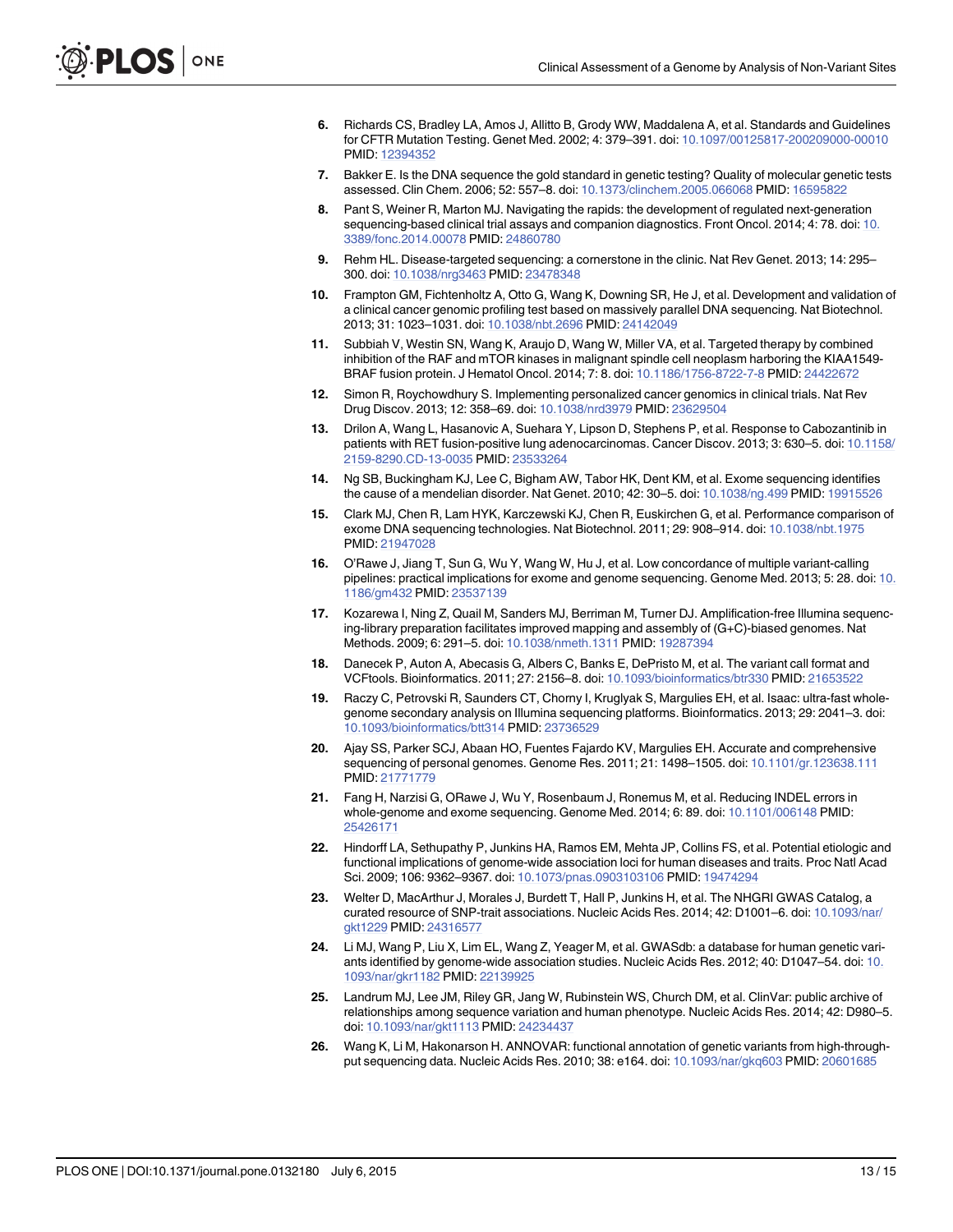- <span id="page-13-0"></span>[27.](#page-7-0) McLaren W, Pritchard B, Rios D, Chen Y, Flicek P, Cunningham F. Deriving the consequences of genomic variants with the Ensembl API and SNP Effect Predictor. Bioinformatics. 2010; 26: 2069–70. doi: [10.1093/bioinformatics/btq330](http://dx.doi.org/10.1093/bioinformatics/btq330) PMID: [20562413](http://www.ncbi.nlm.nih.gov/pubmed/20562413)
- [28.](#page-6-0) Cingolani P, Platts A, Wang LL, Coon M, Nguyen T, Wang L, et al. A program for annotating and predicting the effects of single nucleotide polymorphisms, SnpEff: SNPs in the genome of Drosophila melanogaster strain w1118; iso-2; iso-3. Fly (Austin). 2012; 6: 80–92. doi: [10.4161/fly.19695](http://dx.doi.org/10.4161/fly.19695)
- [29.](#page-7-0) Abecasis GR, Auton A, Brooks LD, DePristo MA, Durbin RM, Handsaker RE, et al. An integrated map of genetic variation from 1,092 human genomes. Nature. 2012; 491: 56–65. doi: [10.1038/nature11632](http://dx.doi.org/10.1038/nature11632) PMID: [23128226](http://www.ncbi.nlm.nih.gov/pubmed/23128226)
- [30.](#page-7-0) Durbin RM, Altshuler DL, Durbin RM, Abecasis GR, Bentley DR, Chakravarti A, et al. A map of human genome variation from population-scale sequencing. Nature. 2010; 467: 1061-1073. doi: [10.1038/](http://dx.doi.org/10.1038/nature09534) [nature09534](http://dx.doi.org/10.1038/nature09534) PMID: [20981092](http://www.ncbi.nlm.nih.gov/pubmed/20981092)
- [31.](#page-8-0) DePristo MA, Banks E, Poplin R, Garimella KV, Maguire JR, Hartl C, et al. A framework for variation discovery and genotyping using next-generation DNA sequencing data. Nat Genet. 2011; 43: 491–498. doi: [10.1038/ng.806](http://dx.doi.org/10.1038/ng.806) PMID: [21478889](http://www.ncbi.nlm.nih.gov/pubmed/21478889)
- [32.](#page-8-0) Koboldt DC, Chen K, Wylie T, Larson DE, McLellan MD, Mardis ER, et al. VarScan: variant detection in massively parallel sequencing of individual and pooled samples. Bioinformatics. 2009; 25: 2283–5. doi: [10.1093/bioinformatics/btp373](http://dx.doi.org/10.1093/bioinformatics/btp373) PMID: [19542151](http://www.ncbi.nlm.nih.gov/pubmed/19542151)
- [33.](#page-8-0) Pritchard JK. Are rare variants responsible for susceptibility to complex diseases? Am J Hum Genet. 2001; 69: 124–37. doi: [10.1086/321272](http://dx.doi.org/10.1086/321272) PMID: [11404818](http://www.ncbi.nlm.nih.gov/pubmed/11404818)
- 34. Kryukov GV, Pennacchio L, Sunyaev SR. Most rare missense alleles are deleterious in humans: implications for complex disease and association studies. Am J Hum Genet. 2007; 80: 727–39. doi: [10.](http://dx.doi.org/10.1086/513473) [1086/513473](http://dx.doi.org/10.1086/513473) PMID: [17357078](http://www.ncbi.nlm.nih.gov/pubmed/17357078)
- [35.](#page-8-0) Frazer K, Murray SS, Schork NJ, Topol EJ. Human genetic variation and its contribution to complex traits. Nat Rev Genet. 2009; 10: 241–51. doi: [10.1038/nrg2554](http://dx.doi.org/10.1038/nrg2554) PMID: [19293820](http://www.ncbi.nlm.nih.gov/pubmed/19293820)
- [36.](#page-8-0) Saint Pierre A, Génin E. How important are rare variants in common disease? Brief Funct Genomics. 2014; 13: 353–361. doi: [10.1093/bfgp/elu025](http://dx.doi.org/10.1093/bfgp/elu025) PMID: [25005607](http://www.ncbi.nlm.nih.gov/pubmed/25005607)
- [37.](#page-8-0) Cirulli ET, Goldstein DB. Uncovering the roles of rare variants in common disease through wholegenome sequencing. Nat Rev Genet. 2010; 11: 415–425. doi: [10.1038/nrg2779](http://dx.doi.org/10.1038/nrg2779) PMID: [20479773](http://www.ncbi.nlm.nih.gov/pubmed/20479773)
- [38.](#page-8-0) Bertina RM, Koeleman BP, Koster T, Rosendaal FR, Dirven RJ, de Ronde H, et al. Mutation in blood coagulation factor V associated with resistance to activated protein C. Nature. 1994; 369: 64–67. doi: [10.1038/369064a0](http://dx.doi.org/10.1038/369064a0) PMID: [8164741](http://www.ncbi.nlm.nih.gov/pubmed/8164741)
- [39.](#page-8-0) Katsanis N, Ansley SJ, Badano JL, Eichers ER, Lewis R, Hoskins BE, et al. Triallelic inheritance in Bardet-Biedl syndrome, a Mendelian recessive disorder. Science. 2001; 293: 2256–9. doi: [10.1126/](http://dx.doi.org/10.1126/science.1063525) [science.1063525](http://dx.doi.org/10.1126/science.1063525) PMID: [11567139](http://www.ncbi.nlm.nih.gov/pubmed/11567139)
- [40.](#page-8-0) Grupe A, Li Y, Rowland C, Nowotny P, Hinrichs AL, Smemo S, et al. A scan of chromosome 10 identifies a novel locus showing strong association with late-onset Alzheimer disease. Am J Hum Genet. 2006; 78: 78–88. doi: [10.1086/498851](http://dx.doi.org/10.1086/498851) PMID: [16385451](http://www.ncbi.nlm.nih.gov/pubmed/16385451)
- [41.](#page-8-0) Van Limbergen J, Wilson DC, Satsangi J. The genetics of Crohn's disease. Annu Rev Genomics Hum Genet. 2009; 10: 89–116. doi: [10.1146/annurev-genom-082908-150013](http://dx.doi.org/10.1146/annurev-genom-082908-150013) PMID: [19453248](http://www.ncbi.nlm.nih.gov/pubmed/19453248)
- [42.](#page-8-0) Schunkert H, König IR, Kathiresan S, Reilly MP, Assimes TL, Holm H, et al. Large-scale association analysis identifies 13 new susceptibility loci for coronary artery disease. Nat Genet. 2011; 43: 333–8. doi: [10.1038/ng.784](http://dx.doi.org/10.1038/ng.784) PMID: [21378990](http://www.ncbi.nlm.nih.gov/pubmed/21378990)
- [43.](#page-8-0) Willer CJ, Schmidt EM, Sengupta S, Peloso GM, Gustafsson S, Kanoni S, et al. Discovery and refinement of loci associated with lipid levels. Nat Genet. 2013; 45: 1274–83. doi: [10.1038/ng.2797](http://dx.doi.org/10.1038/ng.2797) PMID: [24097068](http://www.ncbi.nlm.nih.gov/pubmed/24097068)
- [44.](#page-8-0) Easton DF, Eeles RA. Genome-wide association studies in cancer. Hum Mol Genet. 2008; 17: R109– 15. doi: [10.1093/hmg/ddn287](http://dx.doi.org/10.1093/hmg/ddn287) PMID: [18852198](http://www.ncbi.nlm.nih.gov/pubmed/18852198)
- [45.](#page-9-0) Veal CD, Freeman PJ, Jacobs K, Lancaster O, Jamain S, Leboyer M, et al. A mechanistic basis for amplification differences between samples and between genome regions. BMC Genomics. 2012; 13: 455. doi: [10.1186/1471-2164-13-455](http://dx.doi.org/10.1186/1471-2164-13-455) PMID: [22950736](http://www.ncbi.nlm.nih.gov/pubmed/22950736)
- [46.](#page-9-0) Lee H, Schatz MC. Genomic dark matter: the reliability of short read mapping illustrated by the genome mappability score. Bioinformatics. 2012; 28: 2097–105. doi: [10.1093/bioinformatics/bts330](http://dx.doi.org/10.1093/bioinformatics/bts330) PMID: [22668792](http://www.ncbi.nlm.nih.gov/pubmed/22668792)
- [47.](#page-9-0) Zook JM, Chapman B, Wang J, Mittelman D, Hofmann O, Hide W, et al. Integrating human sequence data sets provides a resource of benchmark SNP and indel genotype calls. Nat Biotechnol. 2014; 32: 246–51. doi: [10.1038/nbt.2835](http://dx.doi.org/10.1038/nbt.2835) PMID: [24531798](http://www.ncbi.nlm.nih.gov/pubmed/24531798)